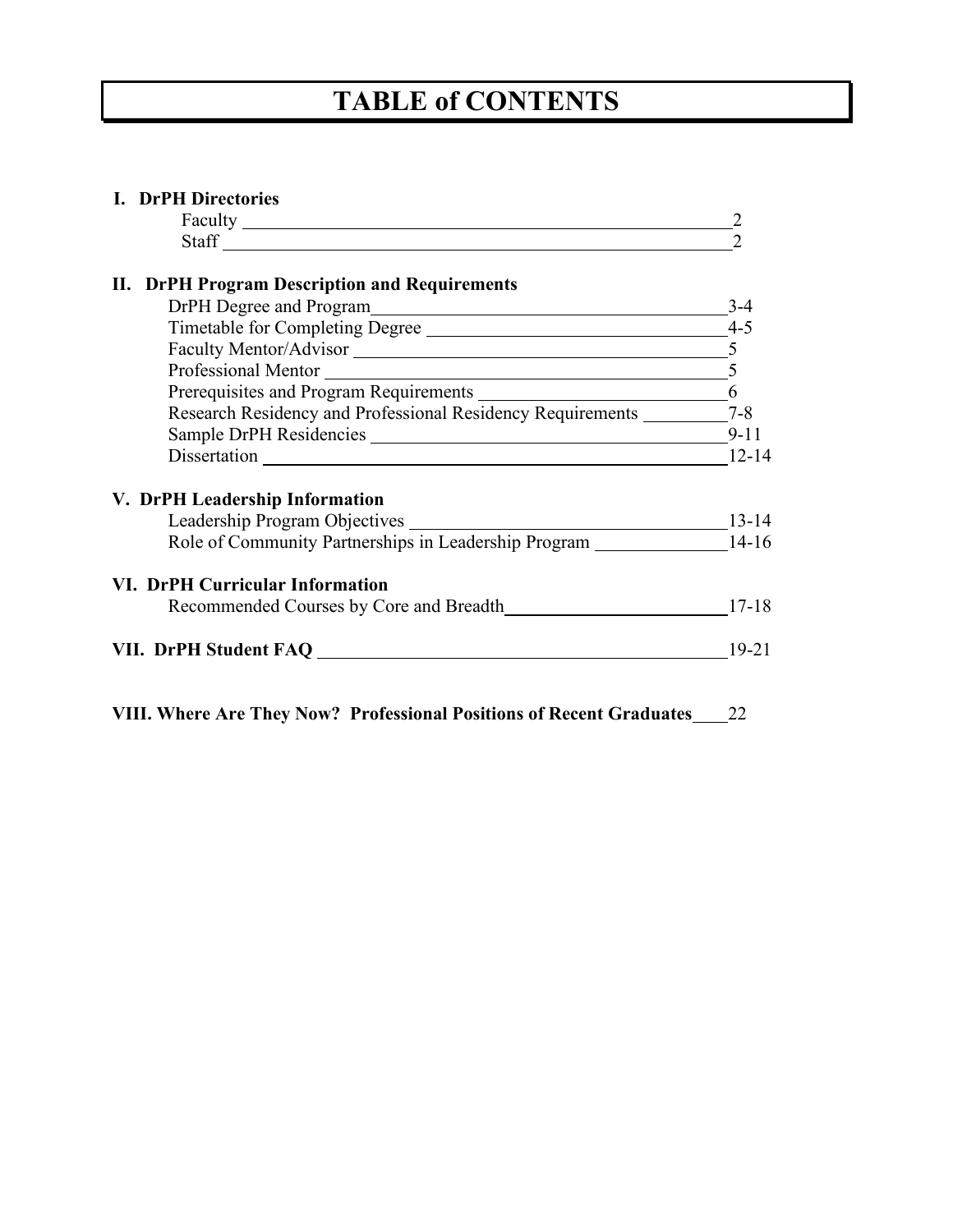### **DrPH STAFF AND COHORT CONTACT INFORMATION**

### **Faculty**

| <b>Norman Constantine</b><br><b>Clinical Professor</b>        | 237 University Hall | 925-284-8118<br>nconstantine@berkeley.edu       |
|---------------------------------------------------------------|---------------------|-------------------------------------------------|
| <b>Sandra Dratler</b><br>Lecturer & Residency Supervisor      | 237 University Hall | sdratler@berkeley.edu                           |
| <b>Michael Jerrett</b><br><b>Associate Professor</b>          | 710 University Hall | 642-3960<br>$j$ errett@berkeley.edu             |
| <b>Linda Neuhauser</b><br><b>Clinical Professor</b>           | 50 University Hall  | 643-9177<br>lindan@berkeley.edu                 |
| <b>Cheri Pies</b><br>Lecturer & Community Co-Director         | 237 University Hall | 925-313-6698<br>cpies@hsd.co.contra-costa.ca.us |
| <b>Dorothy Thornton</b><br><b>Assistant Adjunct Professor</b> |                     | dthornto@berkeley.edu                           |
| <b>Staff</b>                                                  |                     |                                                 |
| <b>Claire Murphy</b><br>Program Coordinator                   | 239 University Hall | 642-0028<br>clairepm $@$ berkeley.edu           |
| Cohort                                                        |                     |                                                 |
| Sylvia Bereknyei                                              |                     | aivlys@gmail.com                                |
| <b>Nancy Berglas</b>                                          |                     | nancy.berglas@gmail.com                         |

**Janine Bishop** jbiship@stanford.edu **Molly Brady** brady@gmail.com **Linnea Evans** lfe3@cdc.gov **Jennifer Hunter Colemanhunter Colemanhunter Colemanhunter Colemanhunter Colemanhunter Colemanhunter Colemanhunter Colemanhunter Colemanhunter Colemanhunter Colemanhunter Colemanhunter Colemanhunt Carinne Meyer Carinne Meyer** carrine.meyer@gmail.com **Sarah Meyer** sarah.r.meyer@gmail.com **McHale Newport-Berra** mchalenb@yahoo.com

**Henry Raymond** hfisher.raymond@sfdph.org **Claire Townsend Claire Townsend ckmtownsend chaire ckmtownsend** *chaire* **c***kmtownsend chaire com* **Aisha Yansaneh** [yansaneha@yahoo.com](mailto:yansaneha@yahoo.com%20%20%20%20%20%20%20914-831-8261)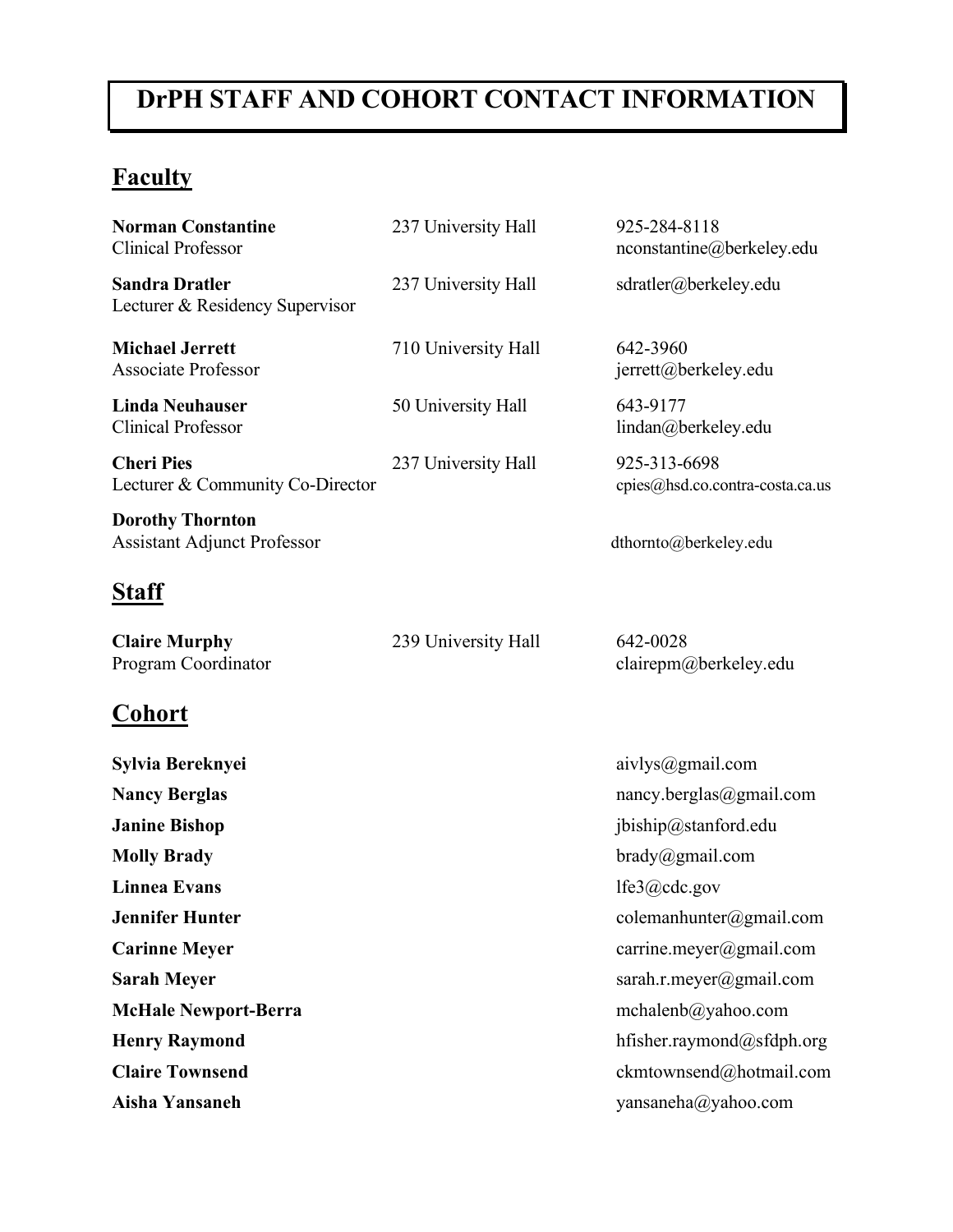### **PROGRAM DESCRIPTION AND REQUIREMENTS FOR THE DOCTOR OF PUBLIC HEALTH (DRPH) DEGREE**

The Doctor of Public Health (DrPH) degree is a professional degree conferred in recognition of a candidate's command of a comprehensive body of knowledge in the field of public health and related disciplines, and of the candidate's proven ability to initiate, organize, and pursue the investigation of significant problems or interventions in public health.

The focus of this degree is the development of transdisciplinary knowledge about the determinants of health, and the scientific and professional leadership skills to translate this knowledge into effective health interventions.

Those who earn this degree are expected to occupy leadership positions that have major influence on public health research, policies, programs, systems and institutions. Such leadership may be in diverse settings at the international, national, state, or local levels, and in the public, private and academic sectors.

#### **ACADEMIC OBJECTIVES AND PROGRAM REQUIREMENTS**

The major academic objectives of the DrPH Program are:

- 2. Acquiring transdisciplinary knowledge of and skills in public health research and practice, including an understanding of the essential relationships between public health and societal systems and policies whose actions affect the health of people.
- 2. Analyzing public health issues, problems and interventions research and evaluation methods from multiple disciplines.
- 2. Understanding and applying transdisciplinary research and practice as a means of approaching real-world public health problems and translating academic research into practice.
- 2. Understanding public heath policies and practices through study that includes: program implementation in institutions and society, organizational theory and practice, financial management, health policy strategies, information systems and ethics.
- 5. Developing a vision, philosophy of professional leadership in public health and the technical and managerial skills required for successful leadership.

These academic objectives are met through several programmatic requirements:

1. Participation in all required and elective courses necessary for completion of DrPH degree requirements as defined by the UC Berkeley School of Public Health faculty and the UC Berkeley Graduate Division. This coursework may include pre-requisite coursework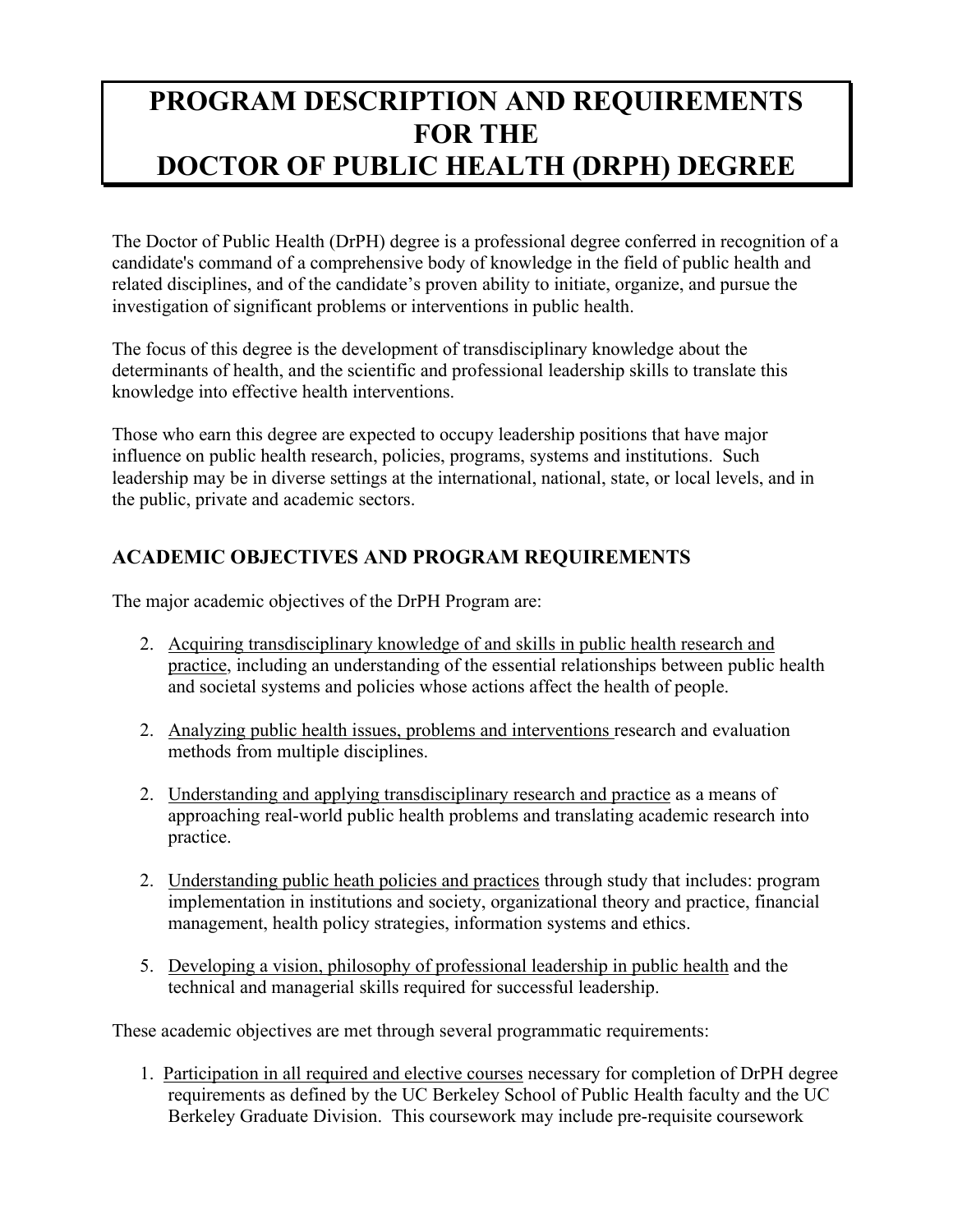based on the student's previous academic accomplishments. Pre-requisite course units will not count toward 48 units of doctoral course work.

- 2. Participation in a research residency or professional residency in a public health setting in which the student has the opportunity to advance knowledge and skills, identify data for dissertation research, conduct analyses, and participate in decision-making
- 3. Preparation for and completion of the Qualifying Examination to demonstrate the student's knowledge, integration, and application of theory in preparation for the dissertation.
- 4. Submitting a Human Subjects protocol to explain the use of human subjects in the research**,** which must be filed and approved by the Committee for the Protection of Human Subjects on the Berkeley Campus *(see page 17).*
- 5. Completion of a dissertation that is designed to focus on the analysis and**/**or solution of a problem or opportunity in public health practice.
- 5. Establishment of mentoring relationships within the School of Public Health and with community professionals.

#### **RECOMMENDED TIMETABLE FOR DEGREE COMPLETION**

The DrPH program is a full-time program of study designed to be completed in three years and funding allocations will be made available to students during their first three years only. Any students with deficiencies in coursework equivalent in content to the MPH at UC Berkeley must take prerequisite courses in the first year of the program for a letter grade.

The first academic year (first semester)

- Take coursework in required and elective courses
- Take prerequisite courses as required
- Complete a first semester assessment with advisor

The first academic year (second semester)

- Take coursework in required and elective courses
- Finish prerequisite courses as required
- Consider choosing a new faculty advisor if necessary to best match with evolving dissertation topic area
- Develop mentoring relationships with other faculty to best explore and develop evolving dissertation topic area
- Complete a *Yearly Assessment form* with faculty advisor *each spring semester until filing dissertation*

The summer following the first academic year (or can be completed the summer following the second year)

• Complete research residency or professional residency requirement in an appropriate public health setting

The second academic year (third semester)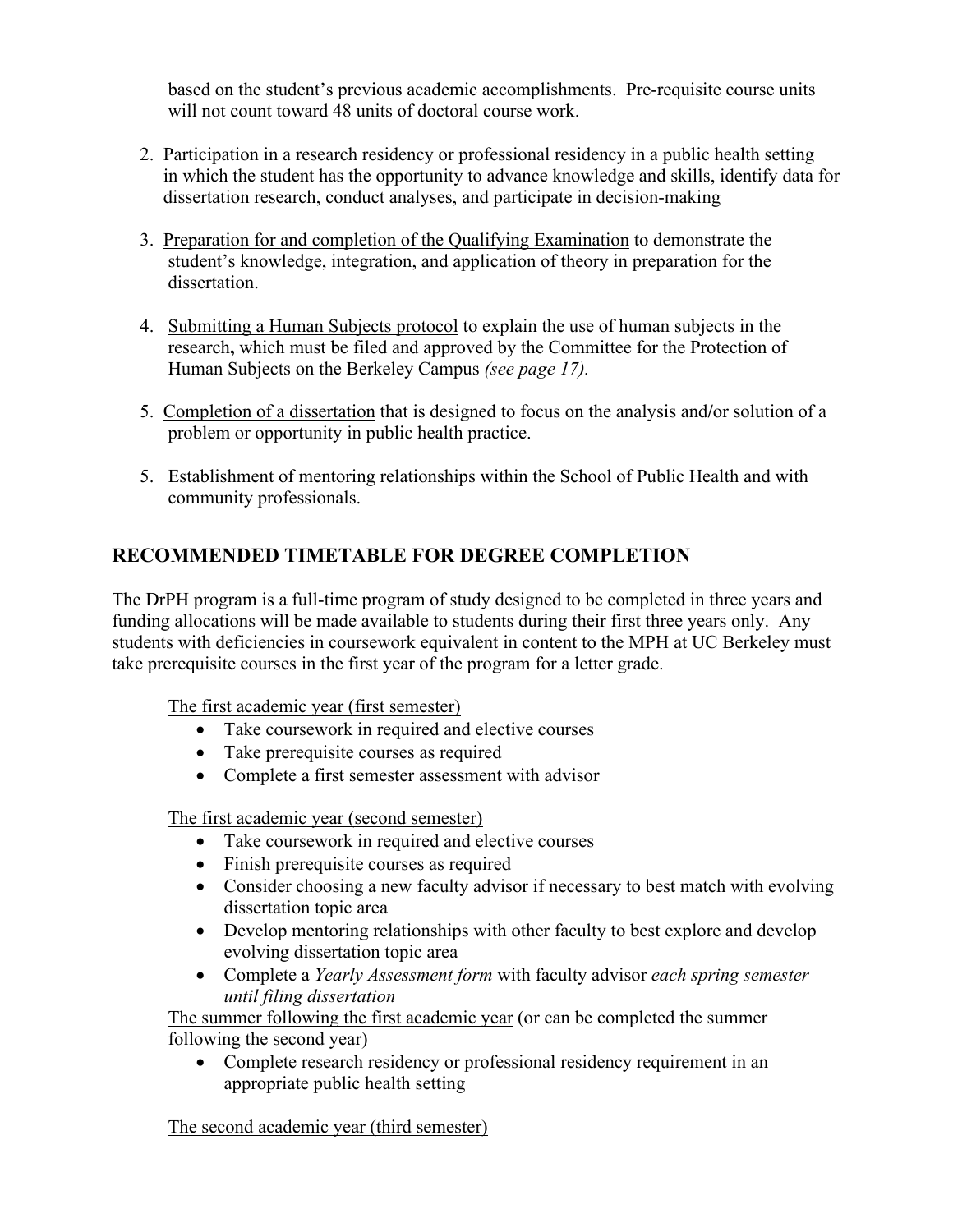- Take coursework in required and elective courses
- In conjunction with faculty advisor, identify potential faculty members for the Qualifying Exam Committee
- Meet with potential members of the Qualifying Exam Committee to complete the process of determining committee composition

The second academic year (fourth semester)

- Complete didactic coursework
- Prepare for, schedule, and take the DrPH Qualifying Exam
- Submit Human Subjects Protocol as necessary for dissertation research
- File for advancement to candidacy
- Finalize selection of faculty members for the Dissertation Committee

The summer following the second academic year

- Complete research residency or professional residency requirement in an appropriate public health setting (if not completed during the summer following the first year)
- Collect dissertation data following receipt of Human Subjects approval

The third academic year (beginning during the second summer)

- Continue the research and writing necessary for completion of the dissertation
- Submit drafts of dissertation writing to members of Dissertation Committee
- Revise, submit, and obtain final approval of dissertation (in accordance with guidelines issued by the Graduate Division)

The fourth academic year (beginning during the third summer)

• A fourth year is added in cases where the research protocol necessitates an extension of the time needed for completion of the dissertation

#### **FACULTY ADVISOR**

Each student is assigned a faculty advisor upon admission based on their expressed interests identified in their application. As the first year progresses, the student may seek or identify another faculty member to best match their evolving dissertation topic area. The role of the faculty advisor is to assist the student in developing a program of study that best meets the minimum requirements for the degree and that assures sufficient flexibility to satisfy individual goals. The faculty advisor is responsible for reviewing and discussing the requirements of the Graduate Division and the School of Public Health with the student to insure that the student is fully informed of the requirements necessary for completing the DrPH degree. The Head Graduate Advisor at the School is the Associate Dean for Student Affairs.

In addition to programmatic advising, faculty advisors can provide professional mentoring for DrPH students. Mentoring is a relationship built upon open communication between the student and the faculty mentor who is responsible for the overall guidance and professional development of the student. It is often through this relationship that students acquire the doctoral-level training in sophisticated analytical thinking, identification of significant questions in the field,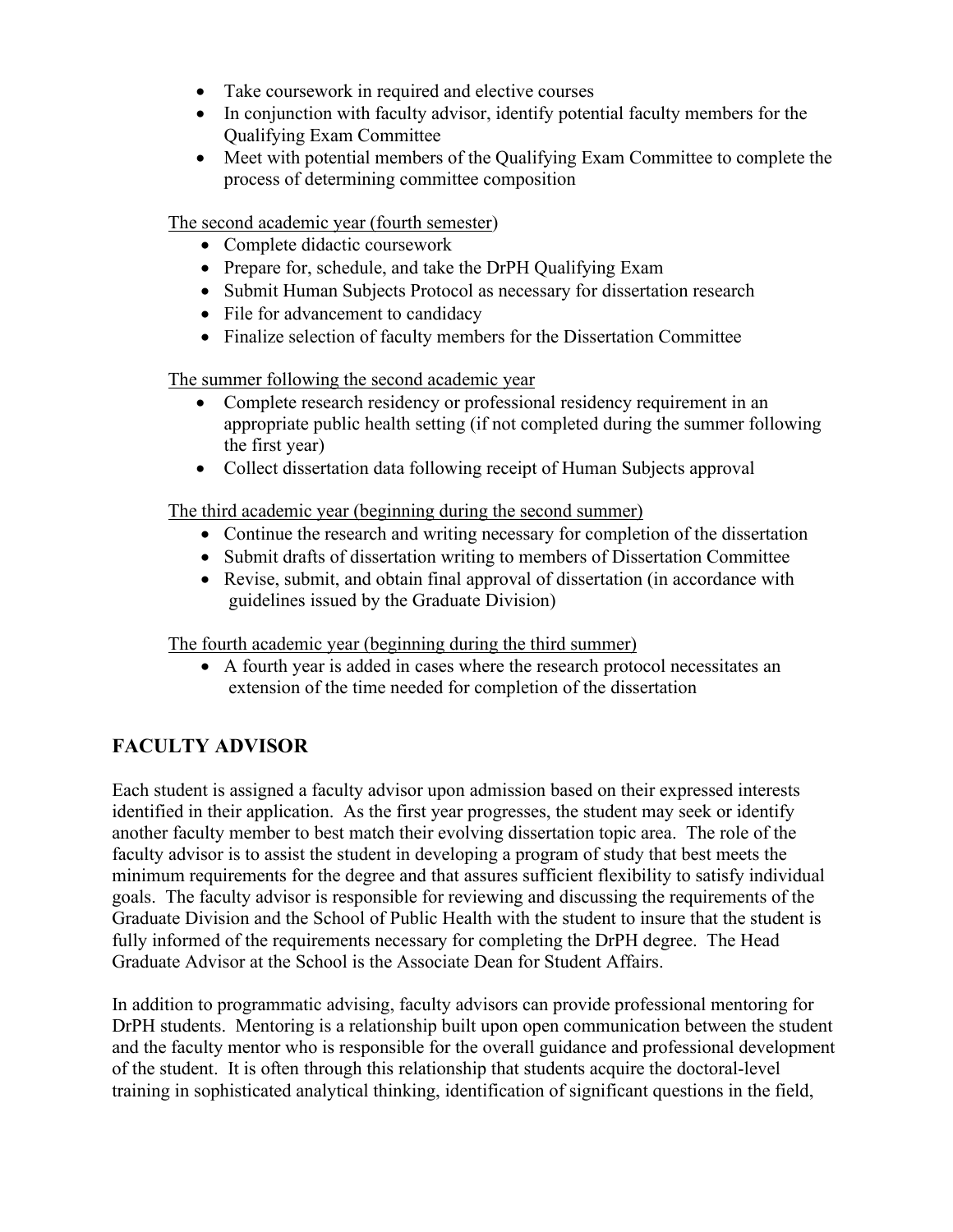understanding the experimental and theoretical concepts and the design of approaches to productively address problems in public health. In many cases, the faculty advisor will also be the student's dissertation committee chair and thus will play an active role in proposing appropriate professional and/or research residency opportunities and monitoring the student's progress.

Students may also choose additional faculty advisor during the first or second years. These faculty members work closely with the student on academic and professional issues and often volunteer to serve on the student's dissertation committee.

#### **PROFESSIONAL MENTOR**

Working with the Field Residency Supervisor, and with the approval of his or her academic advisor, each student identifies an appropriate professional mentor to help guide his or her professional development. The mentor (who may occupy a senior position in a health department, community based organization or a research institution) often also may play a key role in helping lay the groundwork for developing or accessing subsequent dissertation data sets.

#### **DRPH PROGRAM REQUIREMENT DETAILS**

#### **PREREQUISITES**

The minimum requirements for admission into the DrPH Program normally include an MPH or Masters degree from an accredited school of public health, or equivalent, and two years or more of professional experience in public health (post-master's degree) that demonstrate progressive responsibility and evidence of leadership potential. Some exceptions to the two-year postmaster's work requirement may be made in special circumstances. Applicants with a master's or higher degree outside the field of public health are admissible but will be required to make up any deficiencies in course content equivalent to the following:

- 1. PH 200C: Public Health Core Breadth Course
- 2. PH 200D: MPH Integrative Breadth Course
- 3. PH 142: Introduction to Probability and Statistics in Biology and Public Health
- 4. PH 250A: Epidemiologic Methods

All of the above courses must be taken for a letter grade and will not count toward the 48 unit requirement of doctoral course work.

#### **COURSES**

Students must complete a minimum of 4 full-time semesters of coursework (48 units) and a minimum of 12 units of dissertation research credits. Due to the diverse experience each student brings to the program, it is expected that students will select courses and independent study that advance their knowledge and ultimately their proficiency in all of the core and breadth knowledge areas listed below. A wide array of courses is offered in these areas at the School of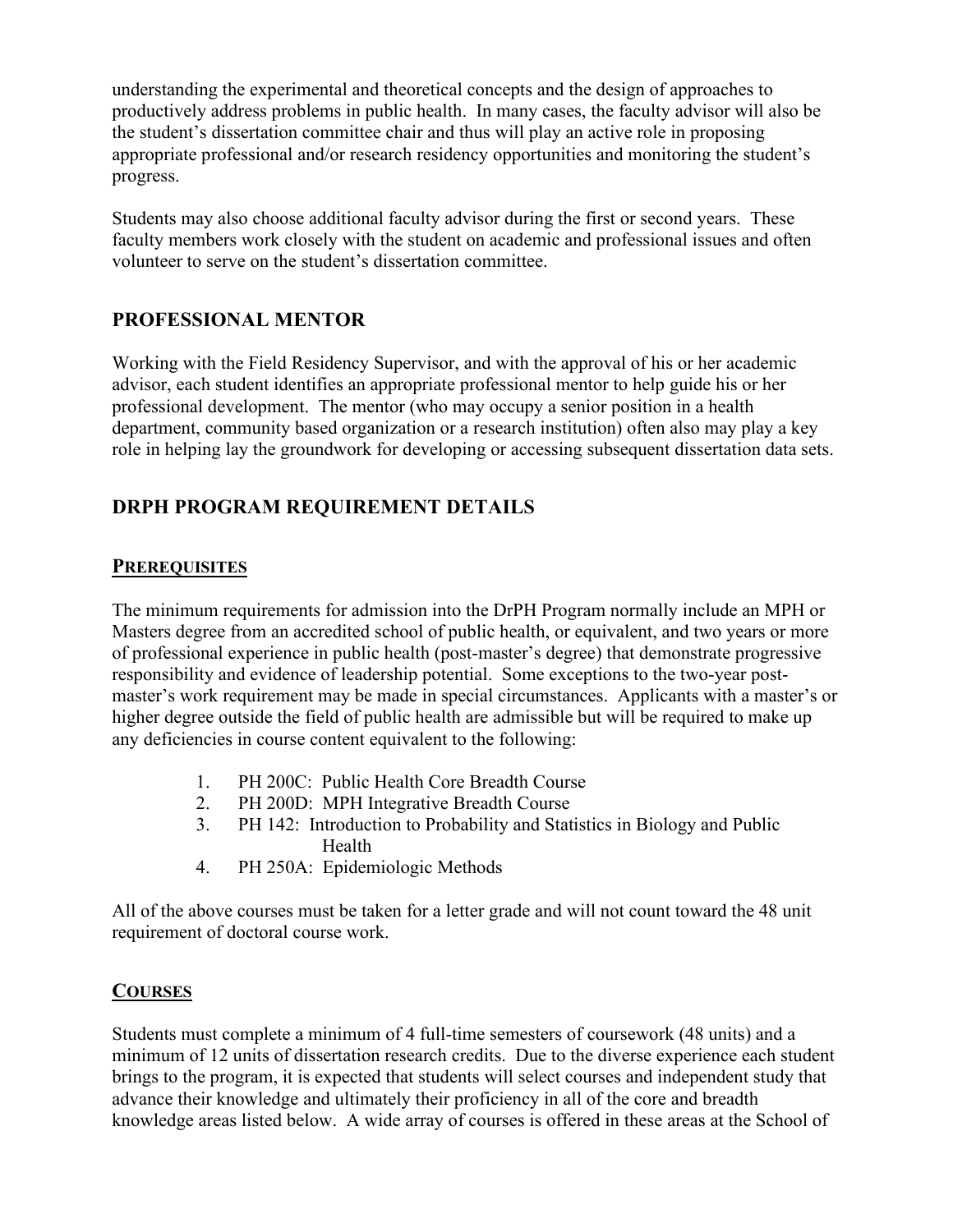Public Health and in other departments on the UC Berkeley campus. In addition to courses in these core and breadth areas, DrPH students are required to attend the DrPH seminars offered in their first three years of study.

A minimum of one course is required in **each** A minimum of one course is required in of these areas: two of these areas:

- 
- Research Design and Methods Public Health Interventions
- 

**Core** Breadth

- Management Health Politics and Policy Analysis
	-
- Public Health Ethics  **Environmental Health Sciences**
- 
- Leadership Global Health Sciences

#### **SECOND SEMESTER ASSESSMENT**

Each spring the student and his or her academic advisor meet to discuss the student's progress, review courses taken and progress toward degree completion. A formal assessment form titled "DrPH Program Yearly Assessment" is signed and submitted to the Academic Head and the Program Coordinator at the end of the second semester for all students, including those students who have advanced to candidacy. Failure to complete this program requirement prior to the beginning of the following semester will result in the student being placed on academic probation.

#### **RESEARCH RESIDENCY OR PROFESSIONAL RESIDENCY**

Each DrPH student is required to complete a Residency. The Residency is a structured field experience with specified learning objectives and outcomes that provides an opportunity for the student to take on a significant professional challenge, broaden their leadership perspective, and to explore research and career interests.

The Residency will usually occur in the summer between the  $1<sup>st</sup>$  and  $2<sup>nd</sup>$  academic years, but may take place after the  $2<sup>nd</sup>$  year. Exceptions may be granted based on the timing most appropriate to the student's professional and research activities and in consultation with the student's academic advisor.

The preferred duration of the Residency is 320 hours. A minimum of 120 hours worked at an approved Residency site is required for graduation. Exceptions may be granted based on previous experience related to the student's research and professional goals.

Student requests for exceptions to the timing and duration of the Residency must first be discussed with the student's academic advisor and the DrPH Residency Supervisor. A formal written request for exception must be submitted to the DrPH Academic Head by April 1 of the year in which the Residency is to be undertaken. Exception requests will be reviewed by the DrPH Doctoral Residency Supervisor and the student's academic advisor prior to submission.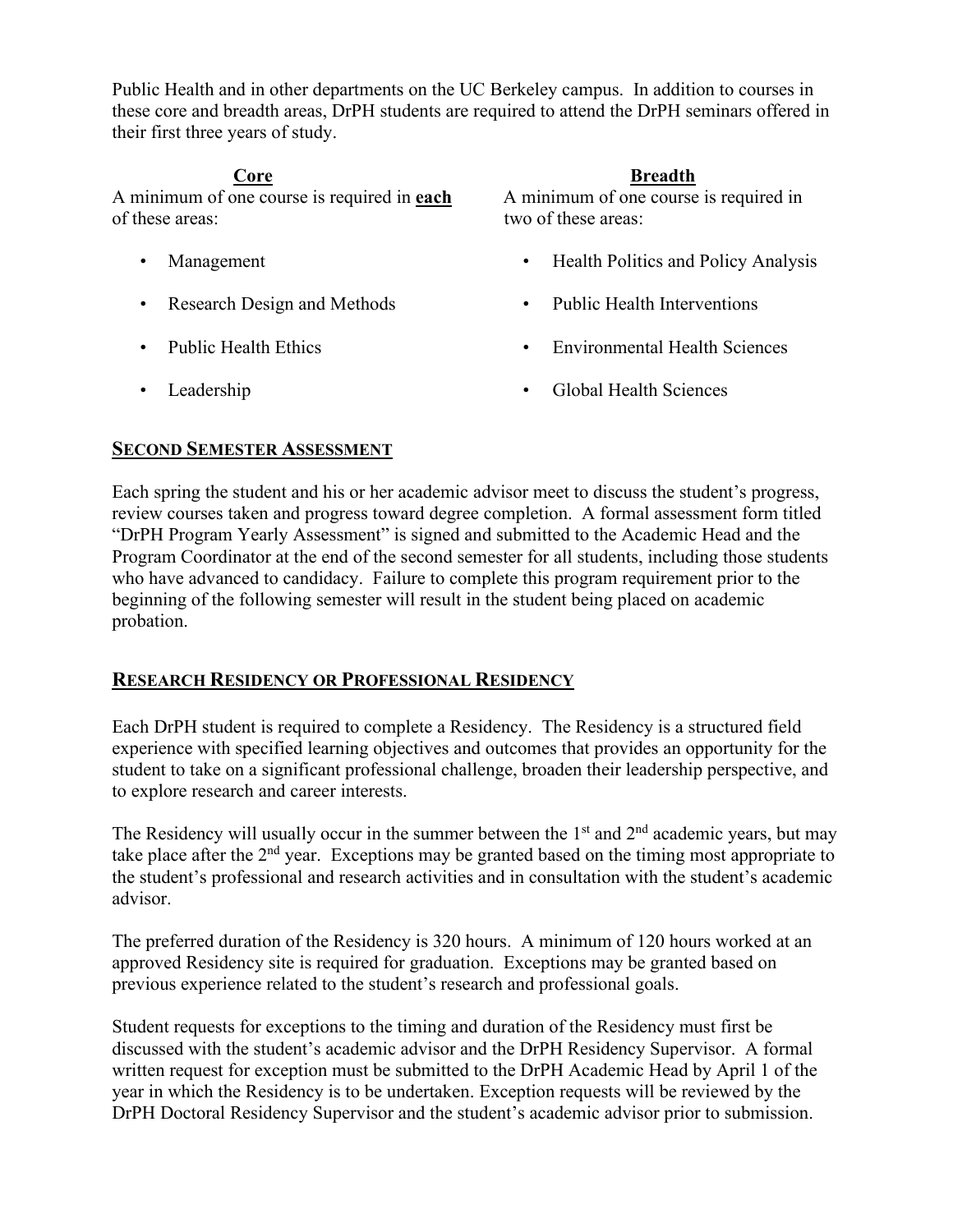Their comments and recommendations will be forwarded to the DrPH Academic Head as input to the final decision.

The Residency activities are under the joint supervision of a designated Preceptor from the organization sponsoring the Residency and the DrPH Doctoral Residency Supervisor.

Students are required to register for 3 units of credit in the Fall Semester following the Residency to receive the required academic credit for the Residency. The course will be taken on an S/U basis. Students whose Fellowship support requires registration for coursework during the Summer should register those credits as an independent study. Registration for the Residency units in the Fall is still necessary.

#### **QUALIFYING EXAMINATION**

The Qualifying Examination is to be completed by the eighth week of the fall semester of the third year. In cases where this is not possible, the student and the Chair of the Qualifying Exam Committee will be required to submit a letter to the DrPH Academic Head justifying the need for an extension to complete the qualifying exam. In the event of this approval, students are required to advance to candidacy before the end of the first semester of their third academic year. Students wishing to take their qualifying exam before having completed the required 48 units of course work must complete the remaining course units the same semester in which they take their qualifying exam. Students will not be advanced to candidacy until all program requirements have been met.

The Qualifying Exam Committee is made up of four faculty members. Three of these faculty members must be members of the Berkeley Academic Senate, and two of these Academic Senate members must be from the School of Public Health faculty, while the other Academic Senate member must be from a department outside of Public Health. The fourth faculty member may be an Academic Senate faculty member or an approved non-Academic Senate faculty member from the School of Public Health or from outside of the School. The Chair of the Qualifying Committee must be an Academic Senate faculty member. The composition of the Qualifying Exam committee is reviewed by the School's Head Graduate Advisor and must be approved by the Graduate Division.

The purpose of the Qualifying Exam is to test the student's broad knowledge and integration and application of this knowledge to problems in public health, and includes both written and oral components. The former involves completion of a detailed dissertation prospectus which is revised prior to the oral exam based on feedback from the chair and other committee members. The oral examination includes a detailed review and discussion of the proposed dissertation research, as well as relevant core and breadth areas.

#### **HUMAN SUBJECTS**

Prior to undertaking research involving human subjects and prior to submitting an "Application for Candidacy" form to the Graduate Division if human subjects will be used in research, students must take the online Collaborative Institutional Review Board (IRB) Training Initiative (CITI) course and submit a print out of the Course Completion Record with their candidacy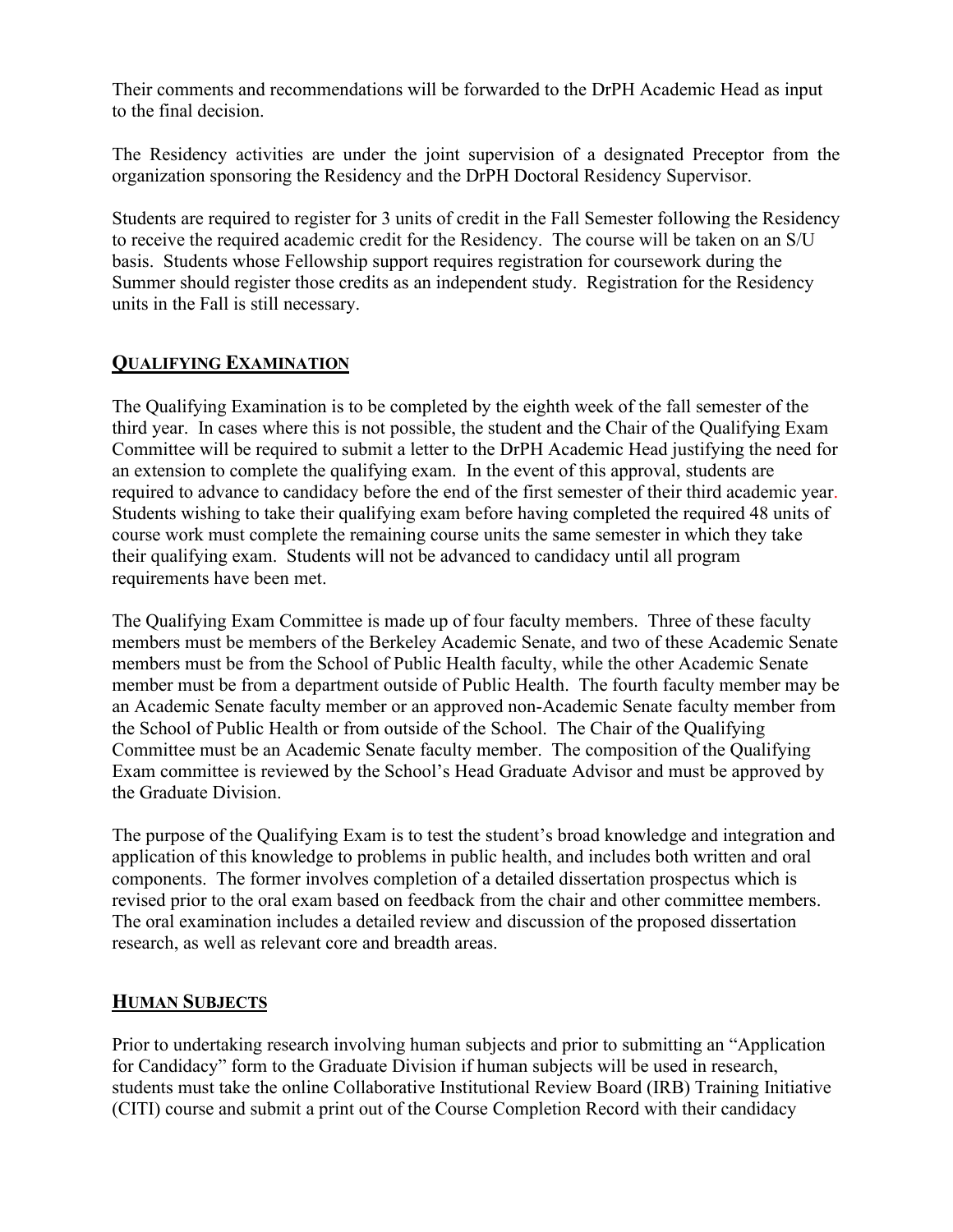application. Students may begin doing research prior to advancing to candidacy and may use this research as primary data set for their dissertation if an IRB is in place.

Prior to the students beginning their dissertation, an application for approval and a protocol explaining the use of human subjects in the research in a primary or secondary data set must be filed and approved by the Committee for the Protection of Human Subjects on the Berkeley Campus. A copy of their certification is required by Graduate Division when they file their completed dissertation.

#### **DISSERTATION**

In most instances, the dissertation will be drawn from the residency and is completed prior to the end of the spring semester of the third or fourth year. As part of the dissertation, the student is expected to research a problem and/or intervention in public health practice and to demonstrate understanding of how to translate that research into practice. In some cases, the dissertation may be framed around an opportunity in public health practice. The dissertation format typically takes one of two forms: (1) a unified thesis, or (2) three publishable papers based on research, bracketed by an introduction and conclusion.

The Dissertation Committee is made up of three faculty members who are members of the Berkeley Academic Senate. Two of these faculty members must be from the School of Public Health faculty. The third faculty member must be from a department outside Public Health. An additional non-Academic Senate faculty member from the School of Public Health or from outside the University may be added to the Dissertation Committee if that person has special and necessary expertise that would facilitate the student's work and that cannot be duplicated among the regular faculty. Such requests should include the proposed committee member's curriculum vitae (including a listing of their publications) and a statement that the prospective appointee has a doctorate or its equivalent in research experience and that her or his qualifications are at least equal to those of the faculty at.

The Chair of the Dissertation Committee cannot be the same faculty member who served as Chair of the Qualifying Exam Committee. The Qualifying Exam Committee Chair, however, can be a member of the Dissertation Committee.

Students should confer with their faculty adviser and with the Head Graduate Adviser to insure that the composition of their Dissertation Committee meets the Graduate Division requirements. In addition, students are expected to follow all the guidelines specified by the Graduate Division regarding the proper preparation of their dissertation and dissertation support documents.

#### **Approved by DrPH Management Committee, School of Public Health, 2/28/09**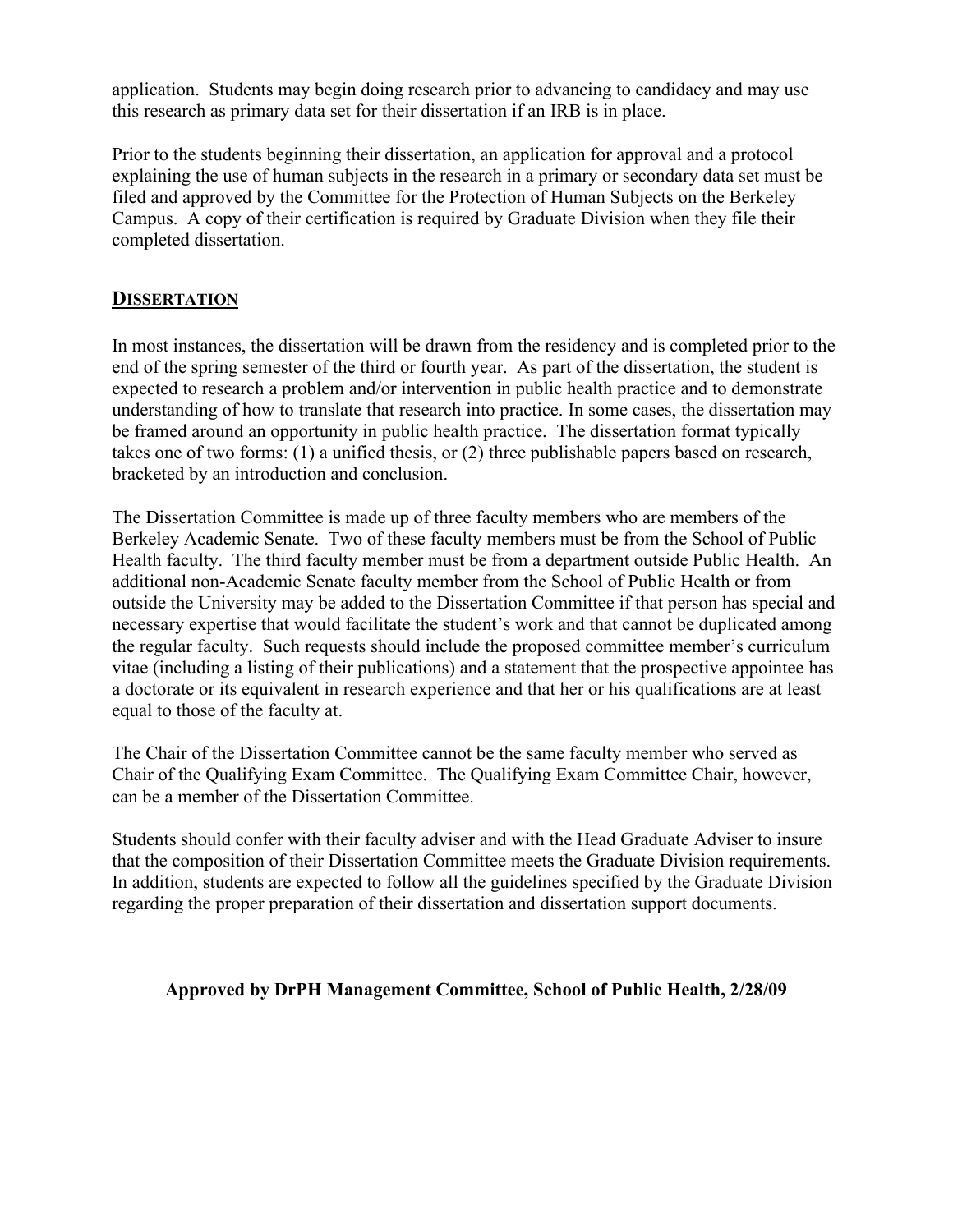### **RESEARCH RESIDENCY AND PROFESSIONAL RESIDENCY REQUIREMENTS**

#### **PURPOSE**

The professional development of a DrPH student is central to the academic experience. The required structured involvement of the DrPH students in the community facilitates relevant, actionable translational research and is one differentiating feature of the DrPH from the PhD programs. The Residency provides an opportunity for students to take on a significant professional challenge, to broaden their leadership perspective and to explore research and career interests.

#### **REQUIREMENTS**

In preparation for the dissertation and research phases of the DrPH Program, each student is required to complete a Residency. The Residency is a structured field experience with specified learning objectives and outcomes. The Residency will usually occur in the summer between the  $1<sup>st</sup>$  and  $2<sup>nd</sup>$  academic years, but may take place after the  $2<sup>nd</sup>$  year. Exceptions may be granted based on the timing most appropriate to the student's professional and research activities.

The duration of the Residency must be adequate to meet the learning needs of the student. The preferred duration of the Residency is 320 hours (equivalent to eight weeks at 40 hours per week). A minimum of 120 hours worked at an approved Residency site is required for graduation. Exceptions may be granted based on previous experience related to the student's research and professional goals. A formal Residency agreement must be finalized the first two weeks of the residency.

Exceptions to the timing and duration of the Residency must first be discussed with the student's academic advisor and the DrPH Doctoral Residency Supervisor. A formal written request for exception must be submitted to the DrPH Academic Head by April 1 of the year in which the Residency is to be undertaken. Exception requests will be reviewed by the DrPH Doctoral Residency Supervisor and the student's academic advisor prior to submission. Their comments and recommendations will be forwarded to the DrPH Academic Head as input to the final decision.

The Residency activities are under the joint supervision of a designated Preceptor from the organization sponsoring the Residency and the DrPH Doctoral Residency Supervisor. The Residency Preceptor will be an experienced professional working with health issues with expertise in the assigned project areas, experience and status within the organization, and an interest and competence in supervising and mentoring. The Preceptor shares personal and organizational values, experiences and contacts with the student to facilitate a successful DrPH Residency.

Students are required to register for the PH 297 course with the Field Residency Supervisor for 3 units of credit in Fall Semester following completion of the Residency to receive the required academic credit for the Residency. The course will be taken on an S/U basis.

#### **PROCESS**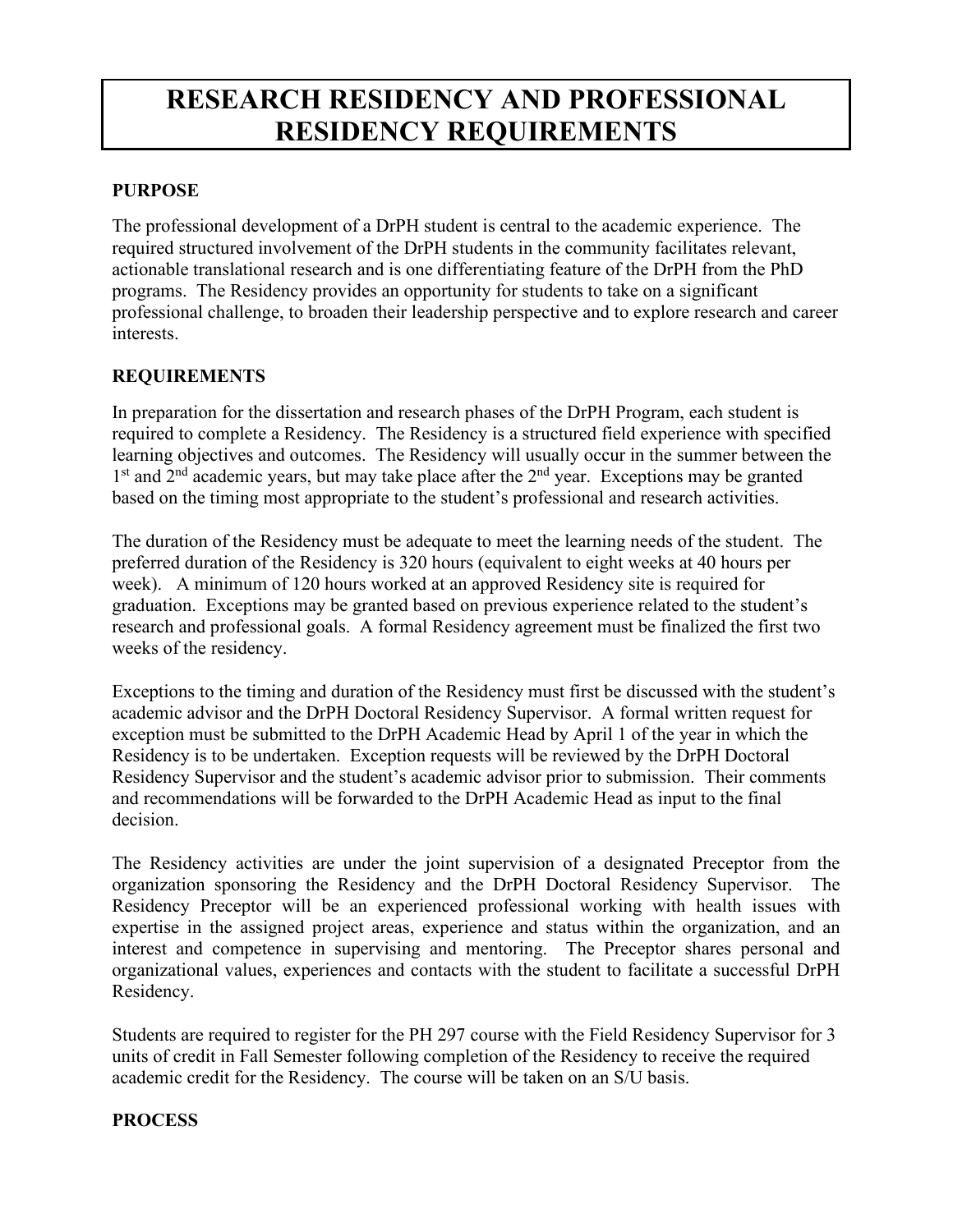The DrPH Residency process extends from the Fall Semester of the student's first year through the Fall Semester following completion of the Residency.

#### *Pre-Residency Planning*

- Student meets at least twice with the DrPH Doctoral Residency Supervisor during the first year Fall Semester to discuss career goals, research interests, preliminary learning objectives for the Residency and to begin to identify potential Residency sites
- Student meets at least twice with DrPH Doctoral Residency Supervisor during the first year Spring Semester to identify and finalize Residency site and Residency Preceptor and to review proposed learning objectives
- Requests for exception from the Residency requirements for timing and duration will be discussed with the student's Academic Advisor and DrPH Residency Supervisor and must be submitted in writing to the DrPH academic head by April 1 of the year the Residency is scheduled to be completed

#### *Residency Activities*

- Students will develop a Residency agreement during the first two weeks of the Residency in conjunction with the Residency Preceptor. The Residency agreement incorporates organizational and student requirements (includes learning objectives, planned activities, expected outcomes and timeline for achievement)
- Students will produce tangible products to demonstrate competencies developed during the placement (i.e., grant application, research analysis, policy analyses, program plans, evaluation designs, article for publication). These will be retained by the DrPH Residency Supervisor as part of the student's record.
- Students will complete a formal evaluation of the Residency process (i.e., course evaluation) and provide feedback on the Residency site and Preceptor.
- The Preceptor will be asked to provide formal feedback on the student's performance at the midpoint and the completion of the Residency.
- When feasible, the DrPH Doctoral Residency Supervisor will make a visit to the Residency site mid-way through the Residency to meet with the Preceptor and student to monitor progress on the learning objectives and other elements of the Residency agreement. This travel will be dependent on the availability of travel funding. If travel funding limits some visits, a formal telephonic evaluation will occur as necessary.

#### *Post-Residency Activities*

- Student registers for Summer Residency units, PH 297 Instructor is the DrPH Residency Supervisor, in the Fall Semester following the Residency.
- Student meets with DrPH Doctoral Residency Supervisor during the first month of the Fall Semester following the Residency to review the work/research products of the Residency and debrief on the Residency experience
- DrPH Doctoral Residency Supervisor completes an annual Residency program report to ensure activities are successfully meeting student needs and program requirements. The evaluation will summarize student evaluations, Preceptor evaluations, and recommended improvements. The final written report will be completed and presented to the core faculty at their October meeting.

### **SAMPLE OF RECENT RESIDENCIES**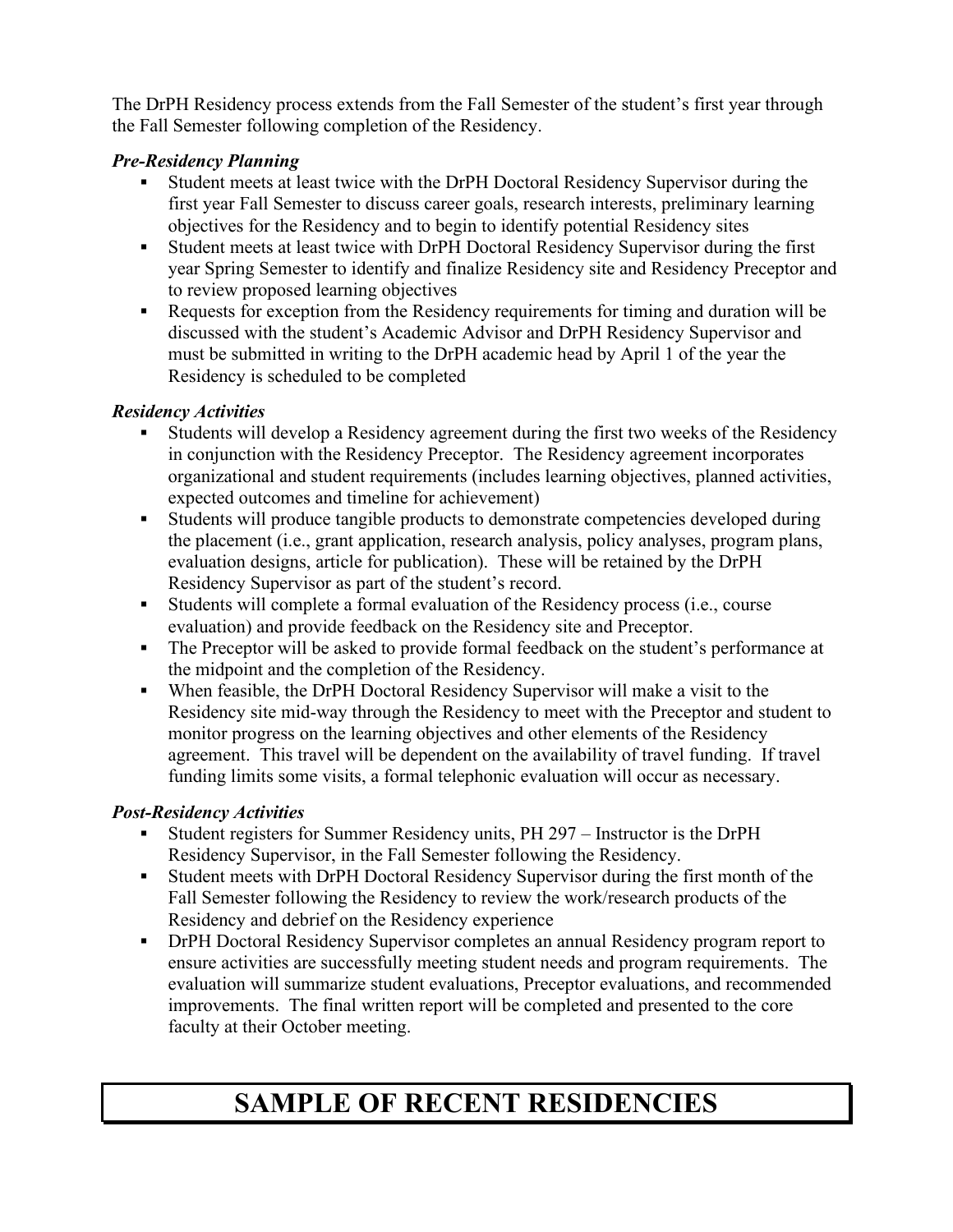#### **Student Key Activities and Learnings**

### Karen Koh Developed an HMO guide for seniors. Worked on a health Center for Community Wellness, literacy project. Worked on the "Kit for new parents" School of Public Health, UCB project, conducting focus groups and interviews. Developed and strengthened my qualitative research skills & literature review skills, important for my dissertation. My residency allowed me to work on new public health issues. Paula Worby **Helped with grant to do follow-up on Latina birth** School of Public Health, UCB Outcomes. Worked on Berkeley day laborers project on HIV risk. Sonja Mackenzie Developed GEM's Community Measures component. CAPS, UCSF Conducted lit reviews. Provided systems/data support. I left the study with a lot of literature, implementation material and qualitative training resources. I had a fantastic intellectual experience that introduced me to new fields of research. Nuriye Sahin-Hodoglugil Assess the contraceptive environment in Turkey and Hacettepe identify gender related aspects within reproductive health University Faculty of Medicine, policy. Conduct key informant interviews on barriers in Dept of Public Health, Ankara access to reproductive health. Helped me update myself about what was happening in Turkey. Eddy Jara Evaluate the California Endowment Obesity Prevention Samuels & Associates, Oakland Initiative. Learned research skills. Learnings: Personal & Career development as a leader & professional. Center for Food and Justice, Formative evaluation of a Farm to School project in Division of the Urban & Riverside Unified School District. Learnings: Same as Environmental Policy above. Institute at Occidental College Alicia Salvatore **Observe leadership styles and practices**. Learn about LOHP – Labor and Occupational environmental research justice work. Health Program, UC Berkeley Learnings: Translating research into action. Erin Wilson Evaluate local health fairs in LA and work on strategic UCLA Center for Minority planning process with community partners to address Health Disparities health disparities. Learnings: Workplace/career development; strategic planning processes; multi-cultural competence. **Student Key Activities and Learnings**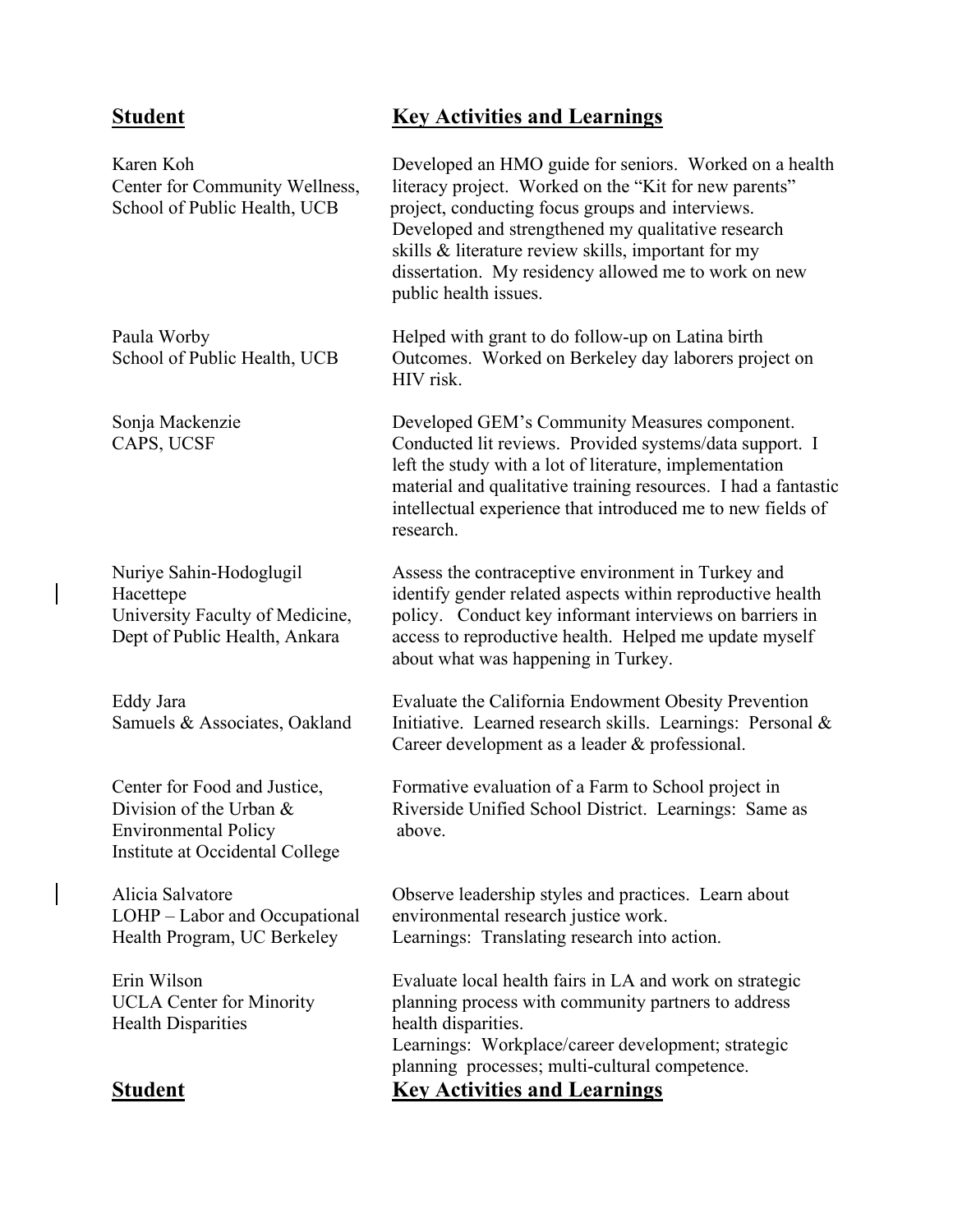| Priscilla Lee Chu<br><b>SF DPH</b>                           | Determine if the city of SF needs sentinel surveillance in<br>anticipation of a possible pandemic influenza. Learn<br>Professional problem-solving. Dissertation development.                                                                                                                                                                                                                                                                                                                   |
|--------------------------------------------------------------|-------------------------------------------------------------------------------------------------------------------------------------------------------------------------------------------------------------------------------------------------------------------------------------------------------------------------------------------------------------------------------------------------------------------------------------------------------------------------------------------------|
| Center for Non-profit Mgt<br>Haas School of Business, UCB    | Shadow Nora Siler to learn facilitation skills in cross-sector<br>collaborations.                                                                                                                                                                                                                                                                                                                                                                                                               |
| Juan Ibarra<br>State Office of AIDS, DHS                     | Complete data analysis of Office of AIDS Binational San<br>Diego/Tijuana. HIV/AIDS study on young Latino men.<br>Complete manuscript for publication. Learnings: Personal<br>and professional development; multi-cultural skills;<br>dissertation development; policy and advocacy;<br>epidemiology/HIV/AIDS knowledge.                                                                                                                                                                         |
| Mohsen Malekinejad<br><b>SF DPH</b>                          | Establish an academic collaboration between UCSF, UCB<br>and the University of Tehran & Family Planning Assoc of<br>Iran. Develop grant proposal for research idea (study of<br>HIV among injection drug users in Iran). Site visit to Iran<br>to form local research team & collect preliminary data.<br>Develop leadership skills in cross-cultural settings.<br>Learnings: Research skills, specifically grant writing &<br>respondent-driven sampling methods; dissertation<br>development. |
| Institute for Global Health,<br><b>UCSF/UCB</b>              | Same as above.                                                                                                                                                                                                                                                                                                                                                                                                                                                                                  |
| Valarie Jernigan<br>Indian Alliance of<br>Santa Clara Valley | Develop an intensive community survey of the Bay Area<br>American Indian community. Analyze and summarize data<br>from a previous survey. Shadowing and interviewing<br>mentor. Learn how to start and lead a non-profit.<br>Learnings: Self-knowledge on working with diverse<br>groups; multi-cultural skills; developing large-scale<br>collaborations; research skills and dissertation<br>development; personal, professional and career<br>development.                                   |
|                                                              |                                                                                                                                                                                                                                                                                                                                                                                                                                                                                                 |

 $\begin{array}{c} \rule{0pt}{2ex} \rule{0pt}{2ex} \rule{0pt}{2ex} \rule{0pt}{2ex} \rule{0pt}{2ex} \rule{0pt}{2ex} \rule{0pt}{2ex} \rule{0pt}{2ex} \rule{0pt}{2ex} \rule{0pt}{2ex} \rule{0pt}{2ex} \rule{0pt}{2ex} \rule{0pt}{2ex} \rule{0pt}{2ex} \rule{0pt}{2ex} \rule{0pt}{2ex} \rule{0pt}{2ex} \rule{0pt}{2ex} \rule{0pt}{2ex} \rule{0pt}{2ex} \rule{0pt}{2ex} \rule{0pt}{2ex} \rule{0pt}{2ex} \rule{0pt}{$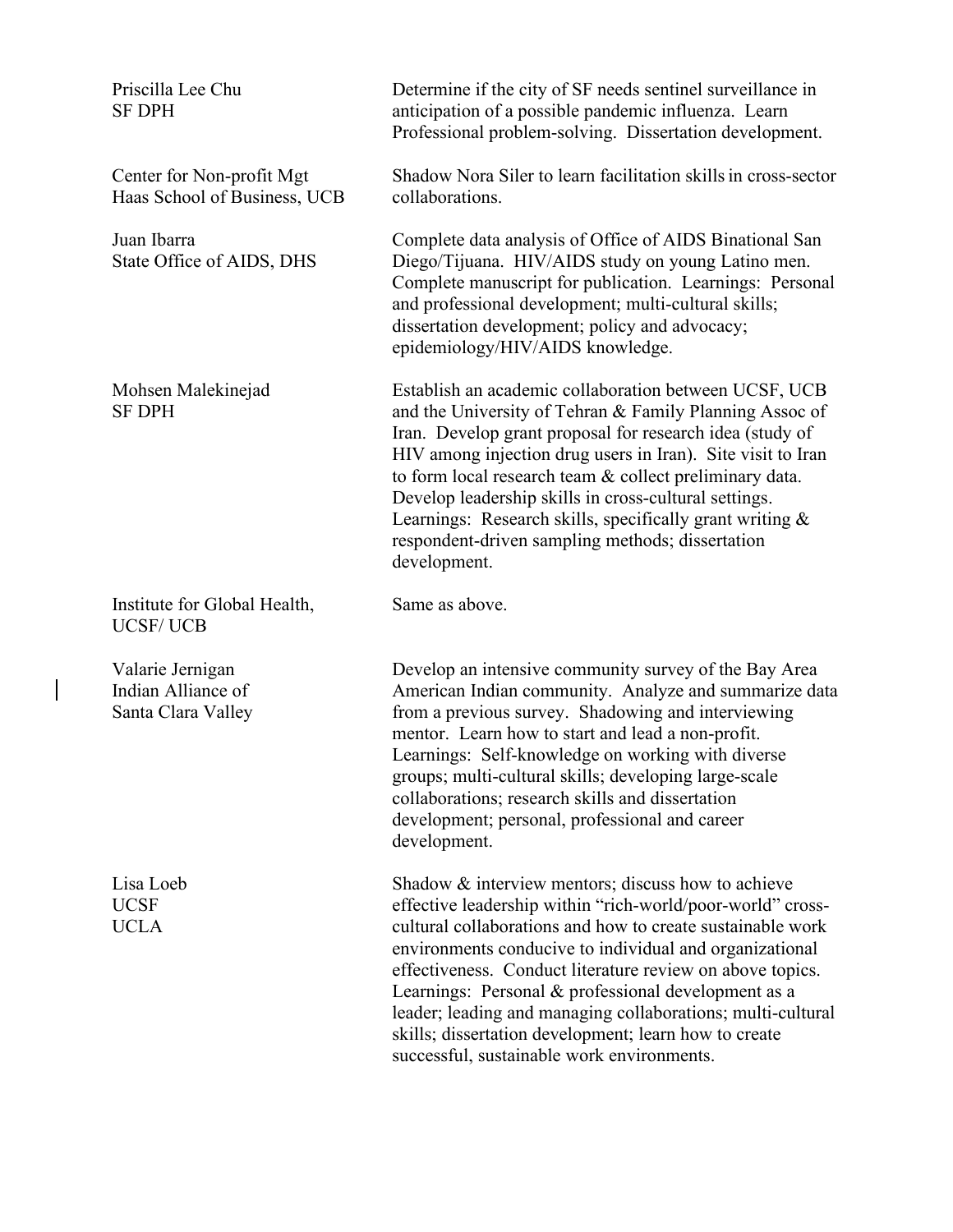#### **School of Public Health Centers and Programs**

#### [Alchohol Research Group \(ARG\)](http://sph.berkeley.edu:7133/research/#0-1)

Public Health Institute 2000 Hearts Ave., Ste. 300 Berkeley, CA 94709-2130 Phone: (510) 642-5208 Fax: (510) 642-7175 Email: [alcresgp@arg.org](mailto:alcresgp@arg.org)

#### [Arsenic Health Effects Research Program](http://sph.berkeley.edu:7133/research/#1)

University of California, Berkeley School of Public Health Division of Environmental Health Sciences 140 Warren Hall, MC 7360 Berkeley, CA 94720-7360 Phone: (510) 843-1736 Fax: (510) 843-5539 Email: [asrg@socrates.](mailto:%22asrg@socrates.berkeley.edu%22)

#### [Bay Area International Group \(BIG\)](http://sph.berkeley.edu:7133/research/#2-0)

University of California, Berkeley School of Public Health Institute of Human Development 1213 Tolman Hall Berkeley, CA 94720-1690 Tel: (510) 643-4284 Fax: (510) 642-7969 Email: [ndola@berkeley.edu](mailto:ndola@uclink.berkeley.edu)

#### [California STD/HIV Prevention Training Center](http://sph.berkeley.edu:7133/research/#3)

1947 Center Street, Suite 201 Berkeley, CA 94704 Phone: (510) 883-6600 Fax: (510) 849-5057 E-mail[: CAPTC@DHS.CA.GOV](mailto:CAPTC@DHS.CA.GOV) Web: [www.stdhivtraining.org](http://www.stdhivtraining.org/)

#### [Center for Community Wellness \(CCW\)](http://sph.berkeley.edu:7133/research/#4)

Center for Community Wellness 2140 Shattuck Avenue 10th Floor Berkeley, CA 94704-1210 Phone: 510.643.9543 Fax: 510.642.9792 TTY: 510.643.4451 Email: [wellnet@berkeley.edu](mailto:wellnet@uclink.berkeley.edu)

#### [Center for Entrepreneurship in International Health and Development \(CEIHD\)](http://sph.berkeley.edu:7133/research/#5)

University of California, Berkeley School of Public Health 717/719 University Hall Berkeley CA 94720-7360 Phone: 510 643-2700

9/30/2020 14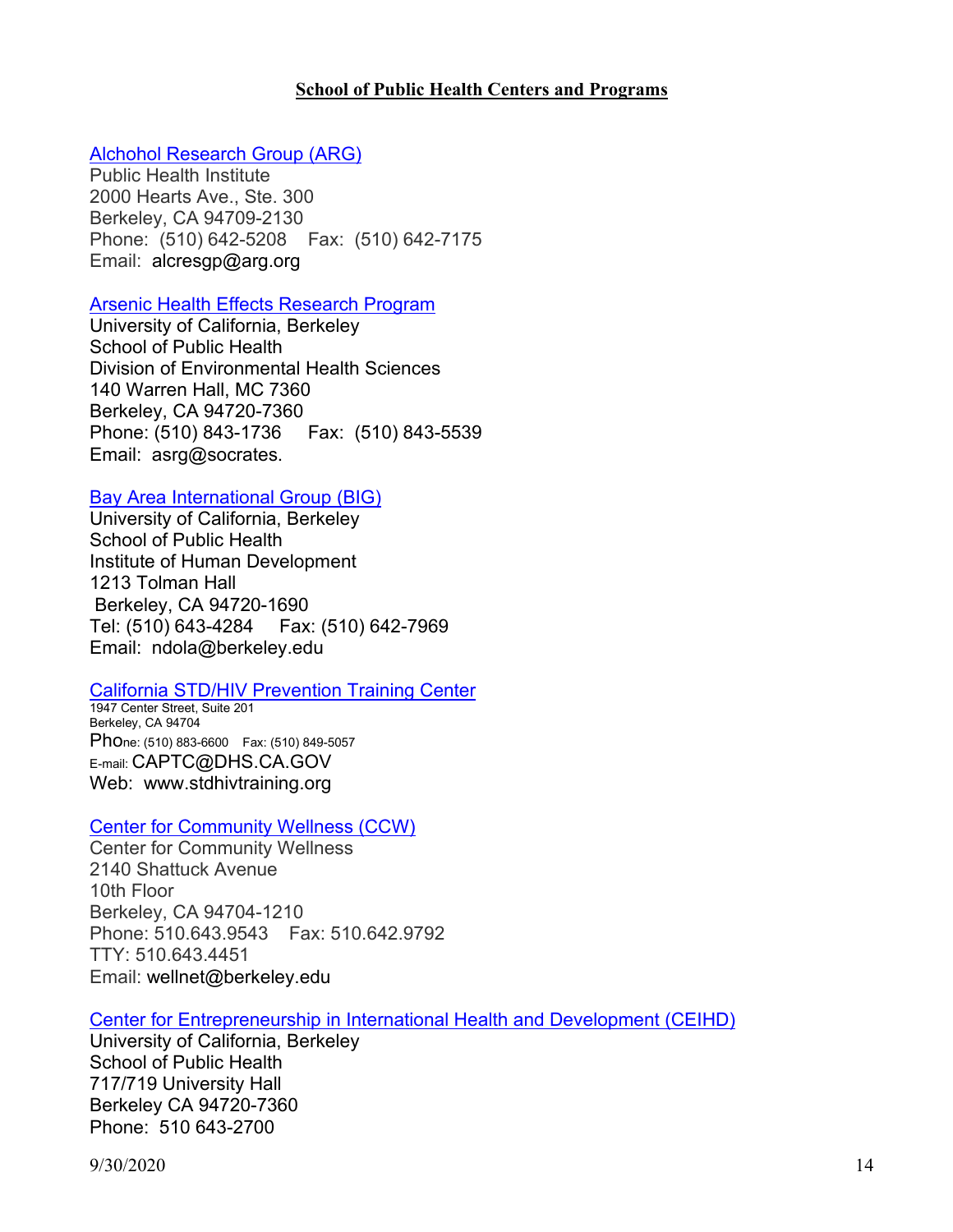Email: [hosang@berkeley.edu,](mailto:hosang@uclink.berkeley.edu) [campbell\\_mm@yahoo.com](mailto:campbell_mm@yahoo.com)

[Center for Environmental Public Health Tracking \(CEPHT\)](http://sph.berkeley.edu:7133/research/#6)

University of California,Berkeley School of Public Health 714E University Hall Phone: (510) 642-8847 Fax: (510) 642-5815 Email: adkyle@berkeley.edu [http://ehtracking./](http://ehtracking.berkeley.edu/index.htm)

#### [Center for Family & Community Health \(CFCH\)](http://sph.berkeley.edu:7133/research/#7)

University of California, Berkeley School of Public Health 521 University Hall Phone: (510) 643-7314 (510) 643-7316 Email: [jmm@berkeley.edu](mailto:jmm@uclink.berkeley.edu)

#### [Center for Health and Public Policy Studies \(CHPPS\)](http://sph.berkeley.edu:7133/research/#8)

University of California, Berkeley School of Public Health 140 Warren Hall # 7360 Berkeley, CA 94720-7360 Phone: (510) 643-1675 Fax: (510) 643-2340 Email: [chpps@berkeley.edu](mailto:chpps@uclink.berkeley.edu)

[Center for the Health Assessment of Mothers and Children of Salinas \(CHAMACOS\)](http://ehs.sph.berkeley.edu/chamacos/)

University of California, Berkeley 2150 Shattuck Ave., Suite 600 Berkeley, CA 94720-7380 Phone: 510.643.9598 Fax: 510.642.9083 Email: [chamacos@uclink.berkeley.edu](mailto:chamacos@uclink.berkeley.edu)

[Center for Health Communication \(CHC\)](http://sph.berkeley.edu:7133/research/#10)

2140 Shattuck Avenue, 10th Floor Berkeley, CA 94704-1210 Phone: 510.643.9543 Fax: 510.642.9792 TTY: 510.643.4451 Email: [wellnet@berkeley.edu](mailto:wellnet@uclink.berkeley.edu) Website: [www.ucwellness.org](http://www.ucwellness.org/)

#### [Center for Health Management Research \(CHMR\)](http://sph.berkeley.edu:7133/research/#11)

University of California, Berkeley School of Public Health 423 Warren Hall #7360 Berkeley, CA 94720-7360 Phone: (510) 643-7211 Fax: (510) 643-6981 Email: [phf@berkeley.edu](mailto:phf@uclink.berkeley.edu)

#### [Center for Health Research \(CHR\)](http://sph.berkeley.edu:7133/research/#12)

University of California, Berkeley School of Public Health

9/30/2020 15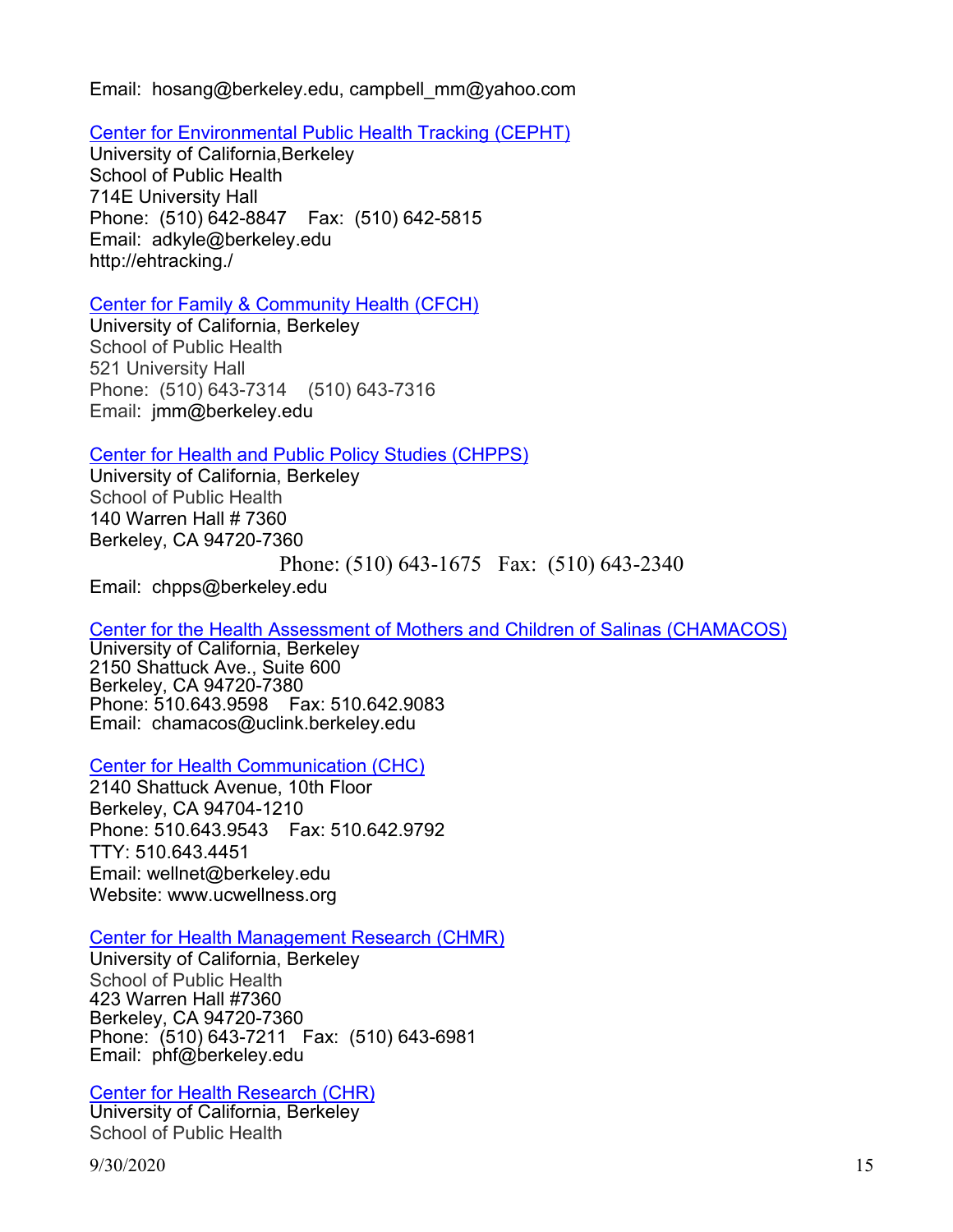423 Warren Hall #7360 Berkeley, CA 94720-7360 Phone: (510) 643-7211 Fax: (510) 643-6981 Email: [phf@berkeley.edu](mailto:phf@uclink.berkeley.edu)

[Center for Infectious Disease Preparedness \(CIDP\)](http://sph.berkeley.edu:7133/research/#13)

University of California, Berkeley School of Public Health 1918 University Ave, 4th Fl Berkeley, CA 94720-7350 Tel: 510-643-4939 Fax: 510-643-4926 Email: [cidp@](mailto:cidp@berkeley.edu)

[Center for Occupational & Environmental Health \(COEH\)](http://sph.berkeley.edu:7133/research/#14) University of California, Berkeley School of Public Health 140 Warren Hall #7360 Berkeley, CA 94720-7360 Phone: 510/643-4422 Fax: 510/642-5815 Email: [llew@uclink4.berkeley.edu](mailto:llew@uclink4.berkeley.edu)

[Chlamydia Genome Project \(CGP\)](http://sph.berkeley.edu:7133/research/#15) Email: [ctgenome@socrates.berkeley.edu](mailto:ctgenome@socrates.berkeley.edu)

[Fresno Asthmatic Children's Environmental Study \(FACES\)](http://sph.berkeley.edu:7133/research/#15-1) Phone: 510-643-0238 [Email: faces@socrates.berkeley.edu](mailto:faces@socrates.berkeley.edu)

[Health Professions Partnership Initiative \(HPPI\)](http://sph.berkeley.edu:7133/research/#16) Center for Community Wellness 2140 Shattuck Avenue, 10th Floor Berkeley, CA 94704-1210 Phone: 510.643.9543 Fax: 510.642.9792 TTY: 510.643.4451 Email: [wellnet@uclink.berkeley.edu](mailto:wellnet@uclink.berkeley.edu) Website: www.ucwellness.org

[Institute for Global Health—UCSF \(IGH\)](http://sph.berkeley.edu:7133/research/#16-2)

74 New Montgomery Street, Suite 508 San Francisco, CA 94105 Phone: 415.597.8200 Fax: 415.597.8299

[International Training And Research In Emerging Infectious Diseases \(ITREID\)](http://sph.berkeley.edu:7133/research/#17) Email: [lwriley@berkeley.edu](mailto:lwriley@berkeley.edu)

[Center for Medicine, Humanities, and Law \(CMHL\)](http://sph.berkeley.edu:7133/research/#18) Email: [guym@socrates.berkeley.edu](mailto:guym@socrates.berkeley.edu)

[Labor Occupational Health Program \(LOHP\)](http://sph.berkeley.edu:7133/research/#19)

University of California at Berkeley 2223 Fulton Street Berkeley, CA 94720-5120 Phone: (510) 642-5507 Fax: (510) 643-5698 E-mail: [lohp@socrates.berkeley.edu](mailto:lohp@socrates.berkeley.edu) Web: www.lohp.org

[Petris Center on Health Care Markets & Consumer Welfare \(Petris Center\)](http://sph.berkeley.edu:7133/research/#20) University of California, Berkeley

 $9/30/2020$  16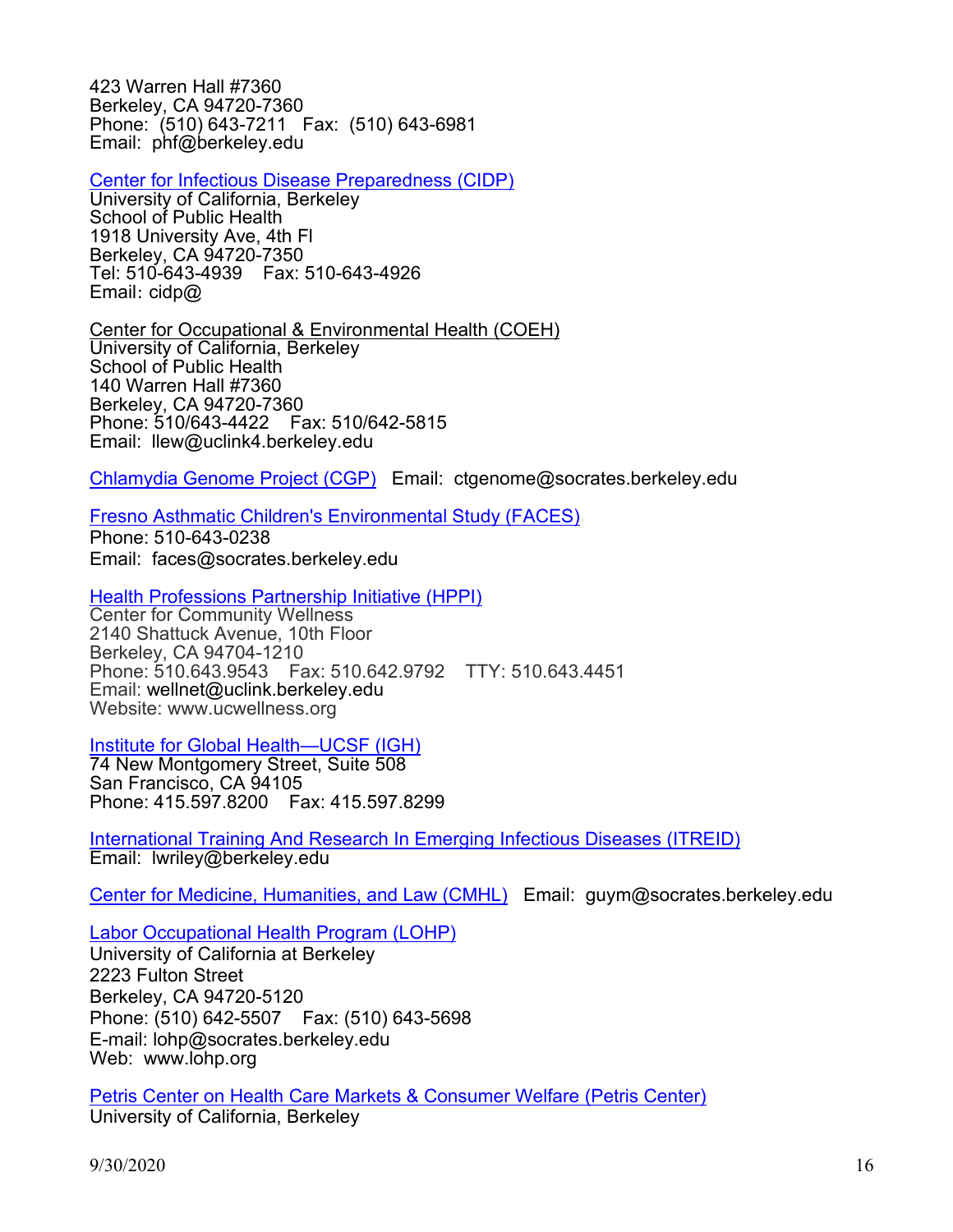School of Public Health 2150 Shattuck Avenue, Suite 525 Berkeley, CA 94720-7380 Phone: (510) 643-4100, (510) 643-4101 Fax: (510) 643-4281 Email: [petris@uclink.berkeley.edu](mailto:petris@uclink.berkeley.edu)

[Resource Center on Aging \(RCA\)](http://sph.berkeley.edu:7133/research/#21)

University of California, Berkeley School of Public Health 535 University Hall Berkeley, CA 94720-7360 Phone: (510) 643-6427 Fax: (510) 642-1197 Email: ddriver.Berkeley.edu

[Robert Wood Johnson Foundations Scholars in Population Health and Human Development](http://sph.berkeley.edu:7133/research/#22) Robert Wood Johnson [Foundations Scholars in Health Policy Research Program](http://sph.berkeley.edu:7133/research/#23)

School of Public Health 140 Warren Hall, MC 7360 Berkeley, CA 94720 Physical Address 590 University Hall Berkeley, CA 94704 Phone: (510) 642-9525 Fax: (510) 643-8614 Email: [rwj@socrates.berkeley.edu](mailto:rwj@socrates.berkeley.edu)

#### [Traffic Safety Center \(TSC\)](http://sph.berkeley.edu:7133/research/#24)

University of California, Berkeley 140 Warren Hall #7360 Berkeley, CA 94720-7360 Phone: 510/643-7625 Fax: 510/643-9922 Email: [tscenter@berkeley.edu](mailto:tscenter@berkeley.edu)

#### [Superfund Basic Research Program \(SBRP\)](http://sph.berkeley.edu:7133/research/#25)

140 Warren Hall #7360 Berkeley, CA 94720-7360 Phone: (510) 643-5100 Fax: (510) 642-0427 Email: nguyen m@uclink.berkeley.edu

#### *[UC Berkeley Wellness Letter](http://sph.berkeley.edu:7133/research/#26)*

University of California, Berkeley Subscription Department P.O. Box 420148 Palm Coast, FL 32142 Phone: 386-447-6328

#### *[Wellness Guide](http://sph.berkeley.edu:7133/research/#27)*

2140 Shattuck Avenue 10th Floor Berkeley, CA 94704-1210 Phone: 510.643.9543 Fax: 510.642.9792 TTY: 510.643.4451 Email: [wellnet@uclink.berkeley.edu](mailto:wellnet@uclink.berkeley.edu) Website:www.ucwellness.org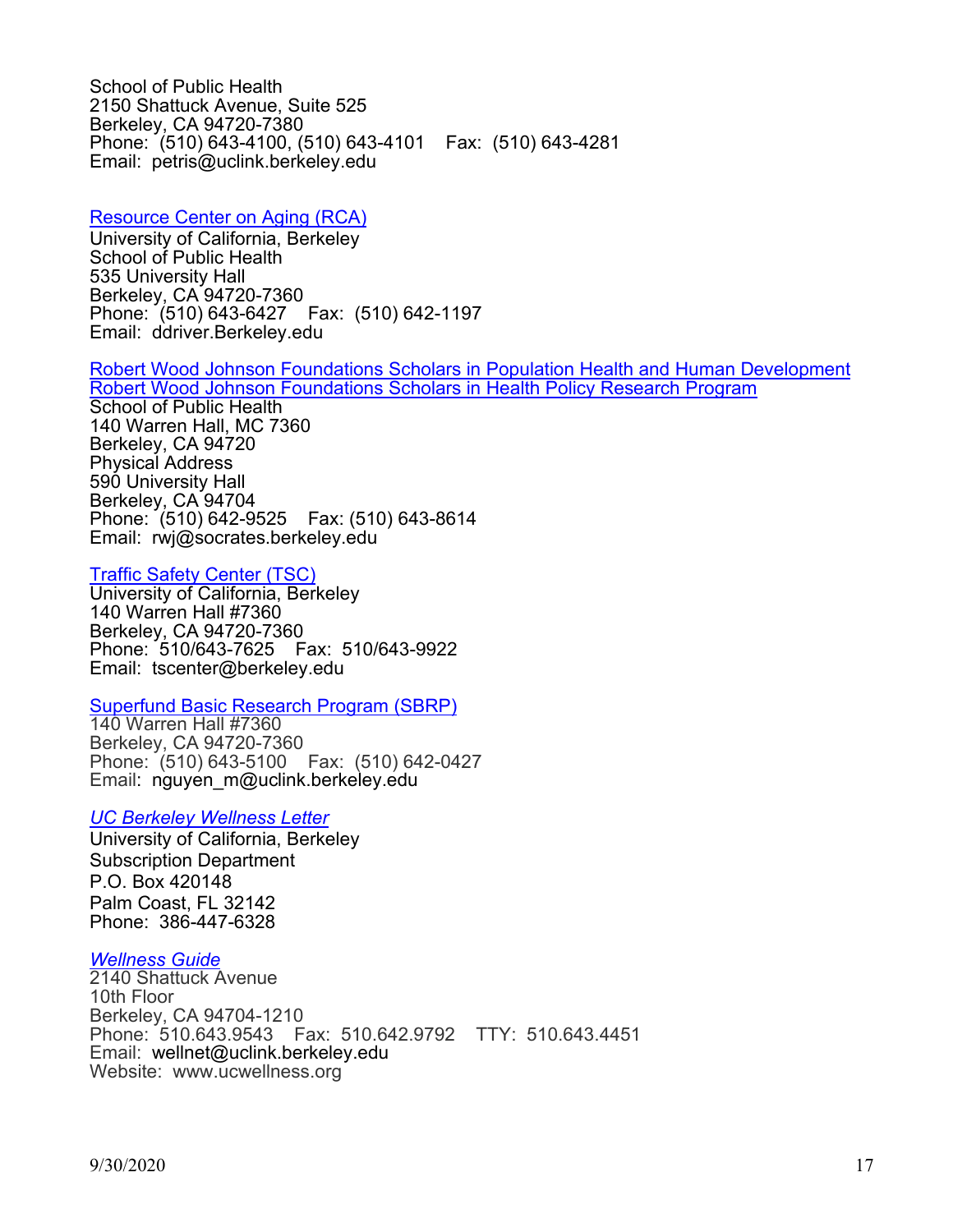#### **Dissertation**

In most instances, the dissertation is completed prior to the end of the Spring semester of the third year. As part of their DrPH dissertation, the student is expected to examine, analyze, and suggest solutions to a problem in public health practice. The dissertation format typically takes one of two forms: (1) a unified thesis, or (2) three publishable papers based on research bracketed by an introduction and conclusion. The Dissertation committee is made up of three faculty members who are members of the Berkeley Academic Senate. Two of these faculty members must be from the School of Public Health faculty. The third faculty member of the committee must be from a department outside Public Health. An additional non-Academic Senate faculty member from the School of Public Health or from outside the University may be added to the Dissertation Committee if that person has special and necessary expertise that would facilitate the student's work and that cannot be duplicated among the regular faculty. Such requests should include the proposed committee member's curriculum vita, a bibliography, and a statement that the prospective appointee has the doctorate or its equivalent research experience and that her or his qualifications are at least equal to those of regular faculty at Berkeley.

The Chair of the Dissertation Committee cannot be the same faculty member who served as Chair of the Qualifying Exam Committee. The Qualifying Exam Committee Chair, however, can be a member of the Dissertation Committee.

Students should confer with their faculty adviser as well as with the Head Graduate Adviser to insure that the composition of their Dissertation Committee meets the Graduate Division requirements. In addition, students are expected to follow all the guidelines specified by the Graduate Division regarding the proper preparation of their dissertation.

#### **Selected Recent Dissertation Titles**

Radio for Health: A Multi-Method Analysis of Radio Broadcasting as a Means of Promoting Public Health

Planning Public Health Programs for Agricultural Workers: A Look at Promising Practices and Program Implementations of Agricultural Worker Health Program Grantees

The Role of Non-Governmental Organizations (NGO's) in Public Health Practice in North Korea

An Analysis of Heavy Alcohol Use Among U.S. Military Men: The Role of Social influences

A Case Study of Two International Non-Governmental Organizations - Ethical Issues re: Humanitarian Aid in War

A Case Study of the Alameda County Public Health Department's Community Health Initiative

Gender-based Power and Reproductive Tract Infections in Karnataka State, India

American Indian and Alaska Native Traditional Health Practices: Providing a socio-Cultural Context for Health Care

Community-Based Participatory Research, Social Capital, and Health-Promoting Public Policy: A Multi-Site Case Study

Values, Policy and Public Health: Communication Opportunities in the Masthead Editorials of the L.A. Times and La Opinion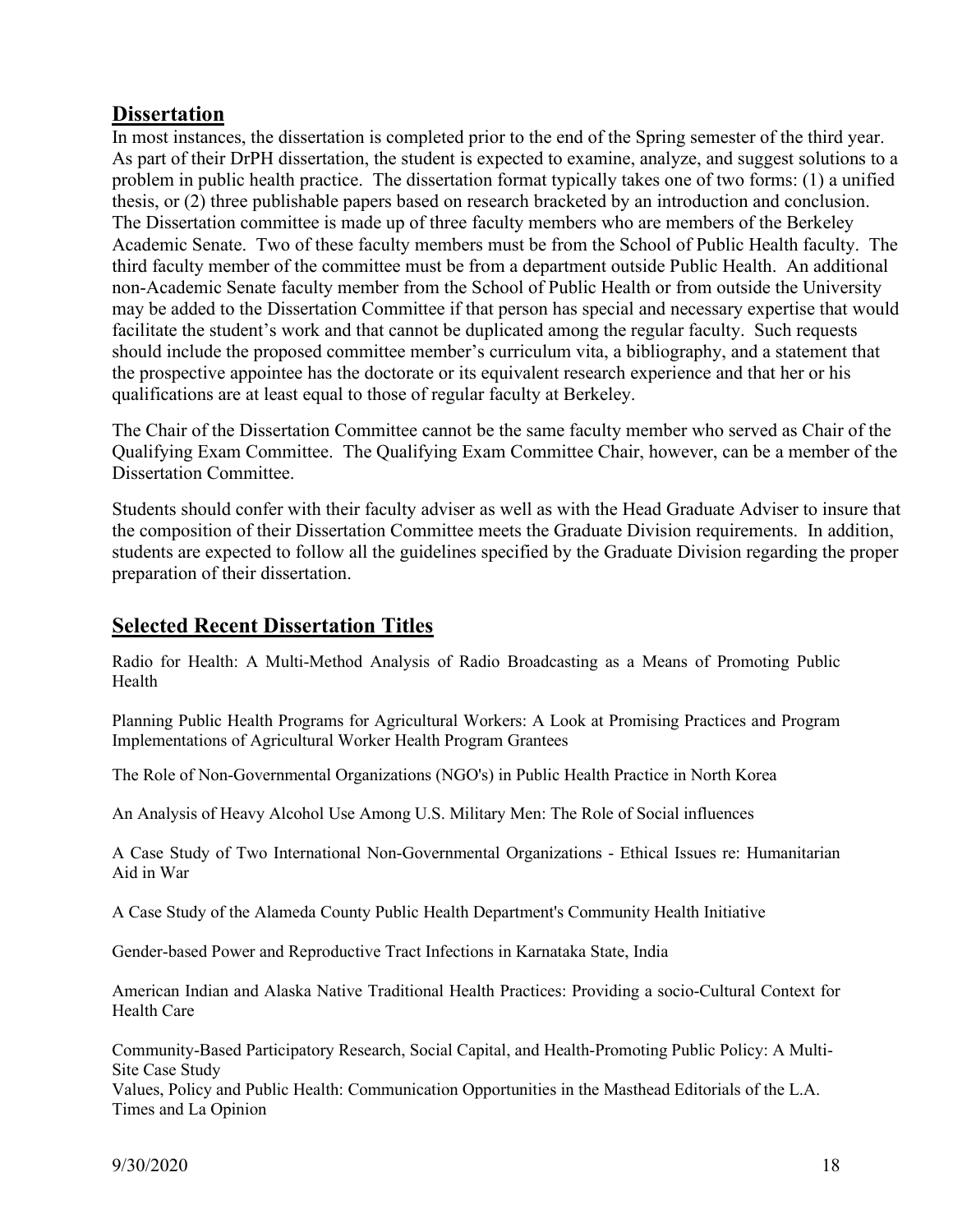The Social Construction of the Problem of Childhood Obesity: A Methodological Study of Community Stakeholder Perspectives

Health Policy: Link between Organization and Effectiveness

The Relationship of Body Image to Sexual Risk-taking among Hispanic and White Female Adolescents

### **DRPH LEADERSHIP PROGRAM OBJECTIVES**

By the end of the DrPH Program, each student will be able to:

- 1. Articulate a range of theoretical frameworks underlying public health and apply these frameworks to research and practice in the field
- 2. Demonstrate skill in using a core group of tools for effective public health leadership (e.g. strategic planning and management and development of community partnerships)
- 3. Demonstrate proficiency in and knowledge of the theory and methods of at least one discipline outside the field of public health, as well as its relevance and application to public health practice
- 4. Conduct applied research and develop skills to translate research findings into action (policy and programming)
- 5. Design and implement culturally competent research and/or programs with diverse populations, utilizing interdisciplinary and collaborative approaches to program design
- 6. Apply principles of public health ethics to public health research, practice and policy
- 7. Demonstrate leadership skills as well as a commitment to building community leadership
- 8. Develop professional networks and community partnerships, and an ability to effectively collaborate with these different stakeholders in public health
- 9. Demonstrate knowledge/understanding of public health infrastructure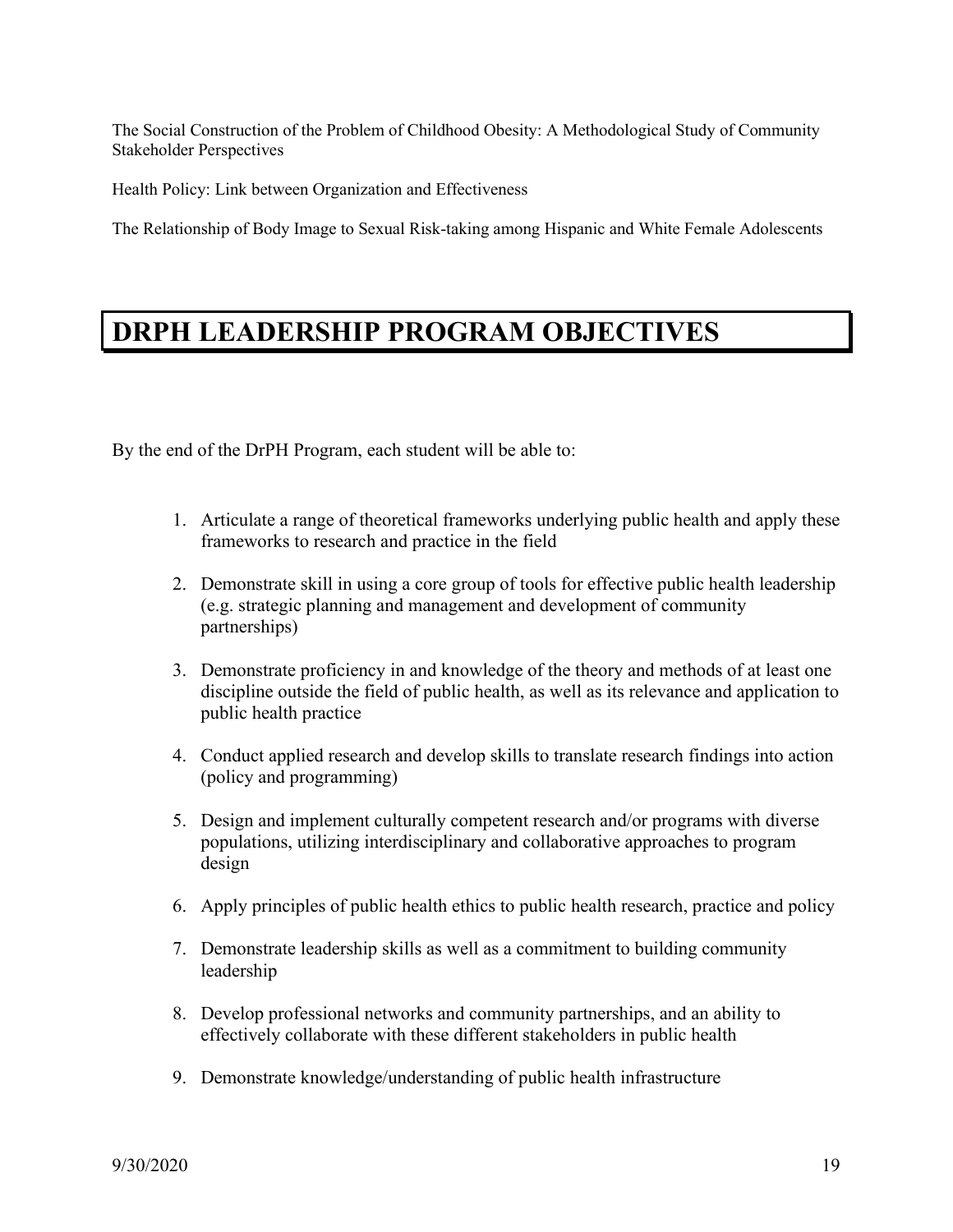10. Demonstrate proficiency in communication and advocacy skills for the promotion of public health

A working document developed by first year DrPH Leadership Seminar and revised and approved by the DrPH Management Committee, April 2004

### **ROLE OF COMMUNITY PARTNERSHIPS IN THE DRPH LEADERSHIP PROGRAM**

The UC Berkeley Dr.PH Leadership Program is envisioned as a national model of an innovative, interdisciplinary and community- focused doctoral level education program to help train the next generation of diverse and committed public health leaders. In addition, however, the program is designed to demonstrate how both academia and communities can benefit when authentic partnerships between schools of public health and the world of practice are made the centerpiece of such a program.

The DrPH Leadership Program emphasizes the bi-directional benefits of these partnerships, with both students and faculty and their community mentors and partners engaged in mutual learning and teaching experiences. As suggested in the examples below, students thus may assist community based organizations (CBO's) and local health departments by providing assistance in the development of needed theory driven and data based reports; the design, implementation and evaluation of health program interventions; the development of collaborative research projects; and the provision of training in team building, enhancing community capacity, cultural competence, and other areas central to effective public health leadership.

At the same time, the DrPH students benefit substantially by working with local community agencies, and their own community mentors, as they increase their own understanding in these and related areas, and in particular in learning first hand the power of community- academic partnerships.

In the past, a number of our DrPH students have been able to make substantial contributions to local community based organizations and health departments in conjunction with their DrPH training. For example:

- Elise Brown took the lead in developing a comprehensive and frequently cited report on health disparities in Alameda County for and with her partners at the county health department.
- Saleena Gupte helped develop a cultural competence training with her community mentor at Kaiser Permanente Medical Center in Oakland and continues to work at the Center's Institute for Culturally Competent Care, an office headed by another outstanding program graduate, Dr. Nilda Chong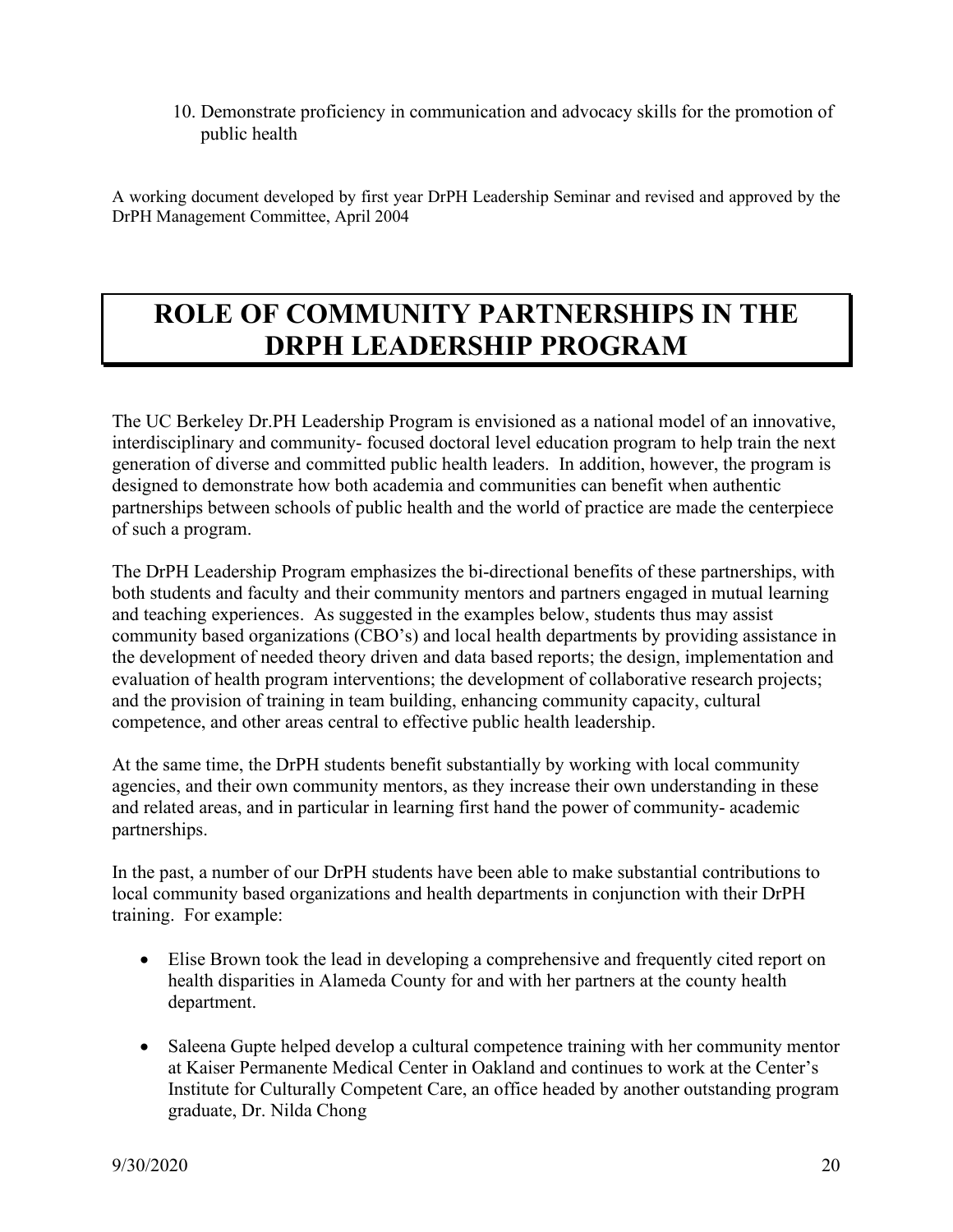- DrPH graduate Tomoyuki Matsumo helped develop and test a new approach to health services planning which he and other local health officers now are using in Japan to promote community involvement in public health decision making.
- DrPH graduate Geoffrey Lomax helped both local and state health departments in their efforts to develop lead safe construction work practices and related contacting ordinances.

With the aid of the School's Center for Public Health Practice and new Dr.PH faculty member Ellie Schindelman, the DrPH leadership program is working in part to make such experiences systematically a part of the doctoral level training of each DrPH students.

All Dr.PH students in the new program are helped to identify an appropriate community mentor as well as an academic mentor. Similarly, all students undertake a summer residency, in which they both make tangible contributions to the local agency or organization and the community it serves, and learn invaluable lessons about community based public health leadership, community-academic partnerships, and cultural competence. In addition to helping students gain discipline - specific knowledge in their particular areas of interest, the residencies also typically provide an ideal site for data collection for the dissertation.

Finally, and in addition to benefiting from the mutual learning involved in their partnerships with individual DrPH students, community partners and mentors also frequently are invited to share their expertise and acquire new skills in the classroom. A number of relevant DrPH seminars and other courses such as the "Dr.PH Leadership Seminar," the "Dr.PH – In - Action Seminar"and "Community Based Participatory Research," welcome 2-3 community partners each semester, who both contribute to the learning experience of students and take away new information and skills in their areas of interest.

As suggested above, the School of Public Health already has very strong links with a diversity of community based agencies and organizations through its Center for Public Health Practice (CPHP). The CPHP works closely with DrPH students to link them with opportunities to work on leadership related projects with community partners and on Center initiatives designed to improve practice, such as a health disparities initiative currently being planned. Among the agencies with which Dr.PH students may want to undertake residencies and/or which regularly provide guest lectures, or engage in collaborative research with faculty and students, are:

- *Alameda County Department of Public Health* where students have interned in numerous areas and are currently working on health disparities and community development initiatives. Dr.PH graduate Liz Maker completed her dissertation and residency program at the Department and conducted a detailed evaluation of its innovative Community Action Team approach to neighborhood health improvement.
- *Asian Communities for Reproductive Justice (formerly Asian Pacific Islanders for Reproductive Health)* - where students in "Community Based Participatory Research" and other classes have interned; a former doctoral student undertook her dissertation and has subsequently published with the agency director; and where staff are regularly invited to offer quest lectures in both MPH and DrPH classes.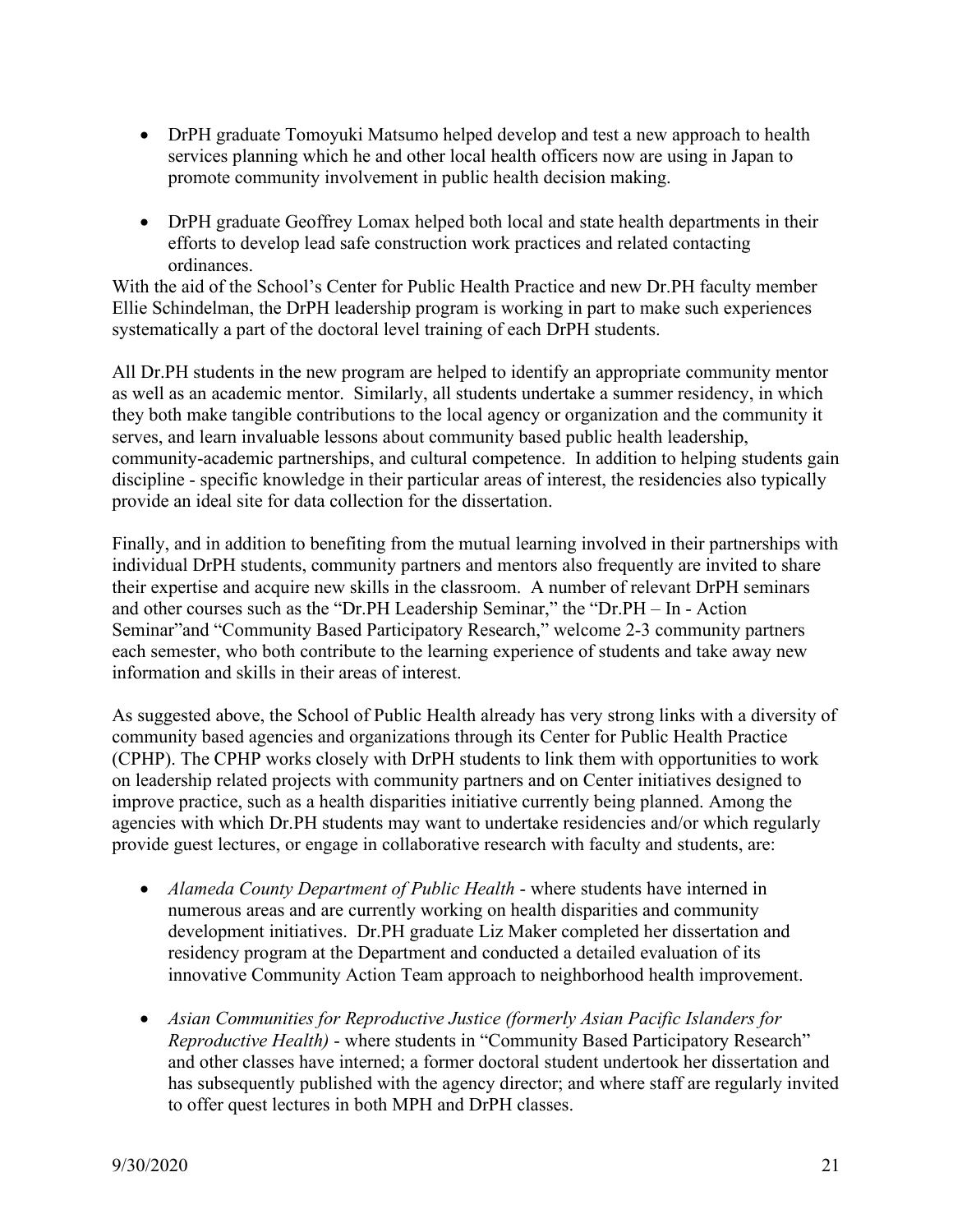- *Berkeley City Health Department -* many of whose top staff are regularly involved with the School and contribute importantly to its teaching, research and service missions. Department staff worked closely with the Program's "DrPH-in-Action" seminar in Fall 2003, where the class undertook a collective semester long project design to assist the Department with studying and developing recommendations to address a threatened syphilis outbreak in the gay and bisexual community. DrPH student Leroy Blea, who is also Director of the Department's HIV/AIDS Division, serves as a key bridge person between the DrPH Program and the Department.
- *The Community Health Academy (CHA)* an Oakland non profit organization that emerged from the Kellogg Foundation's Community Based Public Health Initiative and where many students have undertaken internships. Former DrPH student George Bauer undertook a doctoral dissertation at CHA working with community and health department members do develop neighborhood health indicators. SPH faculty and staff members Meredith Minkler and Jeff Oxendine are active board members of the Academy, which recently received a Chancellor's award for outstanding communityacademic partnerships.
- *The Contra Costa County Department of Health Services* where large numbers of students have undertaken residencies and course-related projects in maternal child health, community capacity building, epidemiology and other areas. Dr. Cheri Pies, Director of Maternal Child Health at the Health Department, currently co-leads the DrPH Leadership Seminar and is actively involved in other aspects of the School's DrPH and MCH Programs.
- *Kaiser Permanente Medical Center of Northern California -* where students have interned in the research and evaluation unit, the health promotion unit, and many other areas, and where DrPH graduate Nilda Chong now serves as Director of the Institute for Culturally Competent Care.

### **DRPH PROGRAM APPROVED COURSES BY CORE & BREADTH AREA**

### **Core Courses\***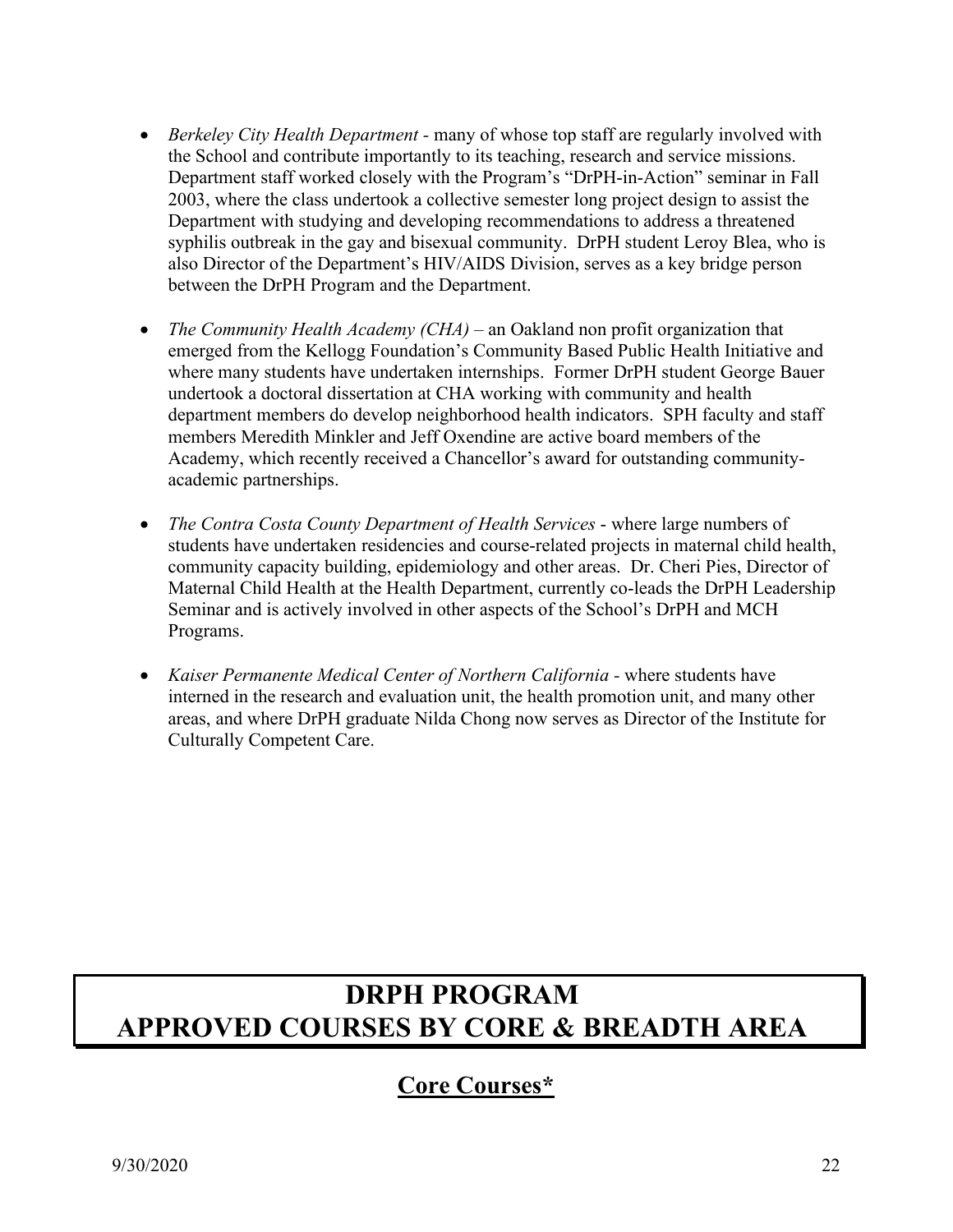#### *Management*

| <b>PH 223C</b> | Strategic Management and the Organization of Health Services (Shortell, Spring) |  |  |
|----------------|---------------------------------------------------------------------------------|--|--|
| <b>PH 224C</b> | Health Care Organizations and Management (Bloom, Fall)                          |  |  |
| <b>PH 226B</b> | Microeconomics of Health Care Policy (Dow, Spring)                              |  |  |
| <b>PH 226E</b> | Advanced Health Economics: Health Care Organizations, Professions & Regulation  |  |  |
| (Dow, Fall)    |                                                                                 |  |  |
| <b>PH 227A</b> | Health Care Finance (Robinson, Spring)                                          |  |  |
| <b>PH 227B</b> | Advanced Health Care Finance (Robinson, Fall)                                   |  |  |
| <b>MBA 257</b> | Power and Politics in Organizations (Anderson, Spring)                          |  |  |
| <b>MBA 292</b> | Strategic Management of Non-profit Organizations (Silver, Fall, Spring)         |  |  |
| PP 290         | Financial Management of Non-Profits (Courtney, Fall)                            |  |  |
| <b>PS 280A</b> | Organization Theory and Public Administration (LaPorte, Spring)                 |  |  |
| <b>SW 2101</b> | Assessing the Dynamics of Communities, Groups, & Organizations (Austin, Fall)   |  |  |
| SW 252         | Management Practice (Austin, Fall)                                              |  |  |
| SW 257         | Financial Management in Social Welfare Organizations (Courtney, Spring)         |  |  |

### *Research Design and Methods*

| Evaluation of Health and Social Program (Paleo, Spring)                                     |
|---------------------------------------------------------------------------------------------|
| Advanced Program and Policy Evaluation (Rundall, Spring)                                    |
| Advanced Methods: Qualitative Research (Morgan, Fall)                                       |
| Community Based Participatory Research for Health (Minkler, Spring)                         |
| Social & Behavioral Health Research: Introduction to Survey Methods (Karriker-Jaffe,        |
|                                                                                             |
| Doctoral Seminar: PH Applications of Time Series Analysis (Catalano, Spring)                |
| Biostatistical Methods: Risk Research Methods (Staff, Fall)                                 |
| Statistical Analysis of Categorical Data (Jewell, Spring)                                   |
| Introduction to Multivariate Statistics (Lahiff, Fall)                                      |
| Causal Inference/Meta-Analysis (A. Smith, Fall)                                             |
| Statistical Analysis of Epidemiological Data (Selvin, Spring)                               |
| Social Epidemiology (Nuru-Jeter, Spring)                                                    |
| Geographic Info Science for Public & Environmental Health (Michael Jerrett, Spring) $\star$ |
| Methods of Planning Data Analysis (Chapple or Day, Fall 1/2 or full semester)               |
| Introduction to Qualitative Research Methods (Sue Ellen Miller, Spring 2003)                |
| Research Design and Data Collection for Public Policy Analysis (MacCoun, Fall)              |
| Quantitative Analysis in Political Research (Stoker, Spring) $\star$                        |
| Introduction to Research Methods (Stoker, Fall) *                                           |
|                                                                                             |

\*All course offerings subject to change **Need approval as substitute courses**

Need syllabus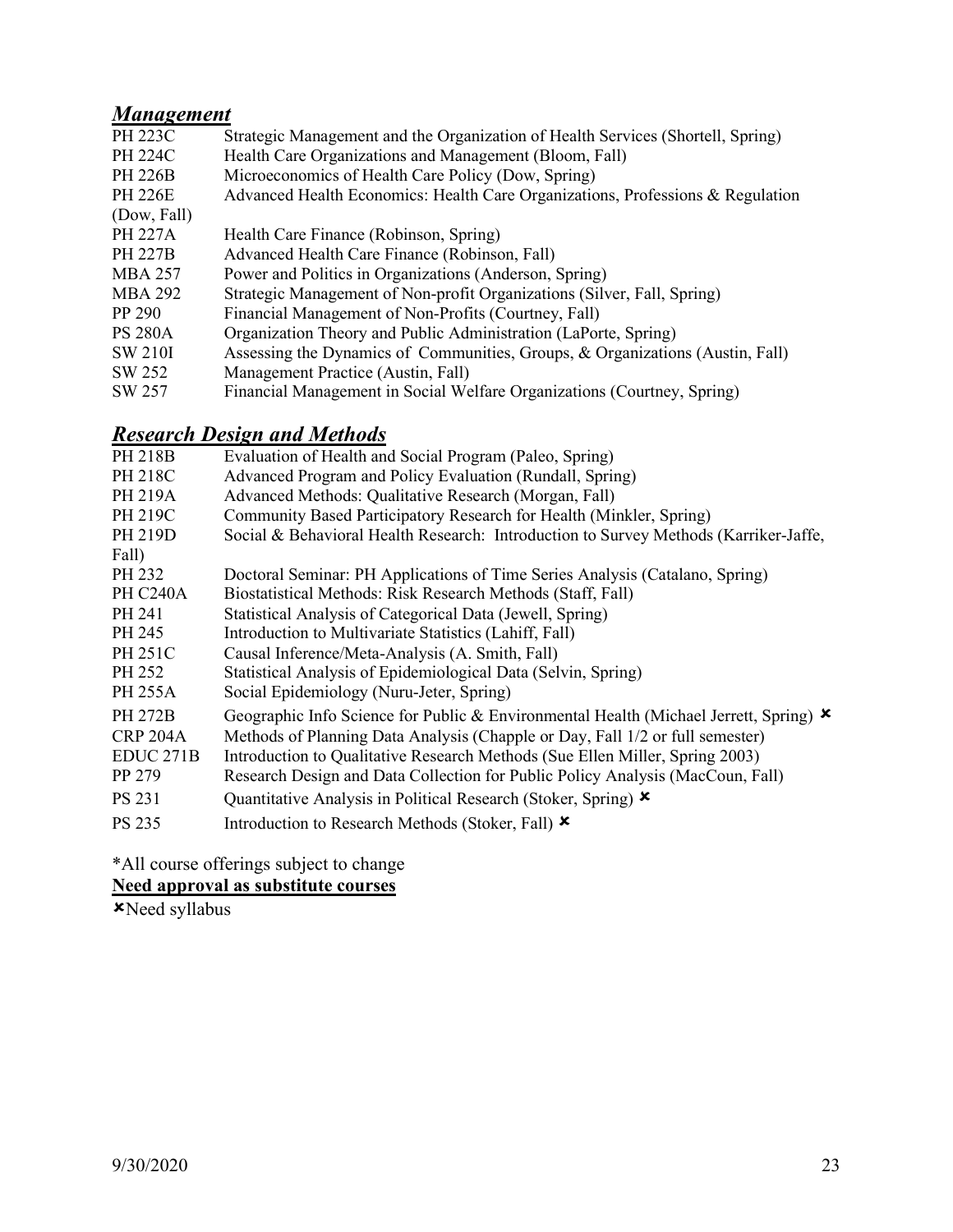#### *Public Health Ethics*

| <b>PH 200A</b> | Current Issues in Public Health Ethics: Research & Practice (Halpern, Fall)           |
|----------------|---------------------------------------------------------------------------------------|
| <b>PH 202B</b> | Ethnic and Cultural Diversity in Health Status & Behavior (Morello-Frosch, Spring)    |
| PH 229         | Public Health and the Law – Legal Basis for Public Health (Simpson, Fall)             |
| <b>PH 253E</b> | Ethics and Public Health in an Age of Catastrophe (Kayman, Spring)                    |
| PH 292         | Introduction to Public Health Law (Simpson, Fall)                                     |
| MBA 292T.1     | Strategic Corporate Social Responsibility & Consulting Projects (J. Mackness, Spring) |
| PP 280         | Ethics, Policy and the Power of Public Ideas (Kirp, Spring)                           |

#### *Leadership*

| PH 293 | DrPH Seminars (DrPH Faculty, Fall and Spring) |  |
|--------|-----------------------------------------------|--|
|        |                                               |  |

### **Breadth Courses\***

#### *Health Politics & Policy Analysis*

| PH 220         | Health Policy Decision Making and Analysis (Keller, Sentell Fall)             |
|----------------|-------------------------------------------------------------------------------|
| <b>PH 226A</b> | Health Economics (Robinson, Fall)                                             |
| <b>PH 226C</b> | Public Health and the Economy (Catalano, Dow, Spring)                         |
| <b>PH 226D</b> | Global Health Economics (Scheffler, Fall)                                     |
| PH 229         | Public Health and the Law – Legal Basis for Public Health (Simpson, Fall)     |
| PH 230         | Advanced Health Politics (Halpin, Spring)                                     |
| PH 253 D       | Behavior and Policy Science in HIV Treatment and Prevention (Ekstrand, Morin) |
| PH 293.17      | Health Policy in the United States (Keller, Sentell Fall)                     |
| PH 298         | The Politics and Practice of Public Health (Brunner, Spring)                  |
| PH 298         | International Health Policy (Keller, Dratler, Fall)                           |
| <b>CRP 275</b> | Comparative Analysis of Urban Policies (Caldeira, Fall)                       |
| PP 200         | Introduction to Policy Analysis (Bardach, Smolensky)                          |
| PP 205         | Advanced Policy Analysis (Kirp, Spring)                                       |
| <b>PP 280</b>  | Ethics, Policy and the Power of Ideas (Kirp)                                  |
| SW 238C        | Health Policy (Midanik, Spring)                                               |

#### *Public Health Intervention*

| PH 201E        | Public Health Interventions (Neuhauser, Syme, Spring)                         |
|----------------|-------------------------------------------------------------------------------|
| <b>PH 202E</b> | Violence Prevention: Community-Based PH (Cohen/Ragland, Spring) $\star$       |
| <b>PH 204D</b> | Community Organizing/Building for Health (Minkler, Fall)                      |
| PH 204E        | Multicultural Competence in Public Health (Fraticelli, Fall)                  |
| <b>PH219C</b>  | Community Based Participatory Research in Public Health (Minkler, Spring)     |
| PH 243C        | Information Systems in Health Care and Public Health (Van Brunt, Spring)      |
| PH 253 D       | Behavior and Policy Science in HIV Treatment and Prevention (Ekstrand, Morin) |
| <b>SW 210F</b> | Social Networks & Social Support (Staff, Fall)                                |
| SW 270         | Human Services and Minority Populations (Snowden, Spring)                     |

#### **Environmental Health Sciences**

| <b>PH 220C</b> | Risk Assessment, Policy and Toxics Regulation (Pease/Robinson, Spring) |  |  |
|----------------|------------------------------------------------------------------------|--|--|
| <b>DITARID</b> | $\sim$ $\sim$ $\sim$ $\sim$<br>$\sim$ 1 1 $\sim$                       |  |  |

PH 271D Global Burden of Disease (K.Smith, Fall/Spring)

#### **PH = Public Health, PP = Public Policy, PS = Political Science, CRP = City & Regional Planning, EDUC=Education, MBA = Business**

\*All course offerings subject to change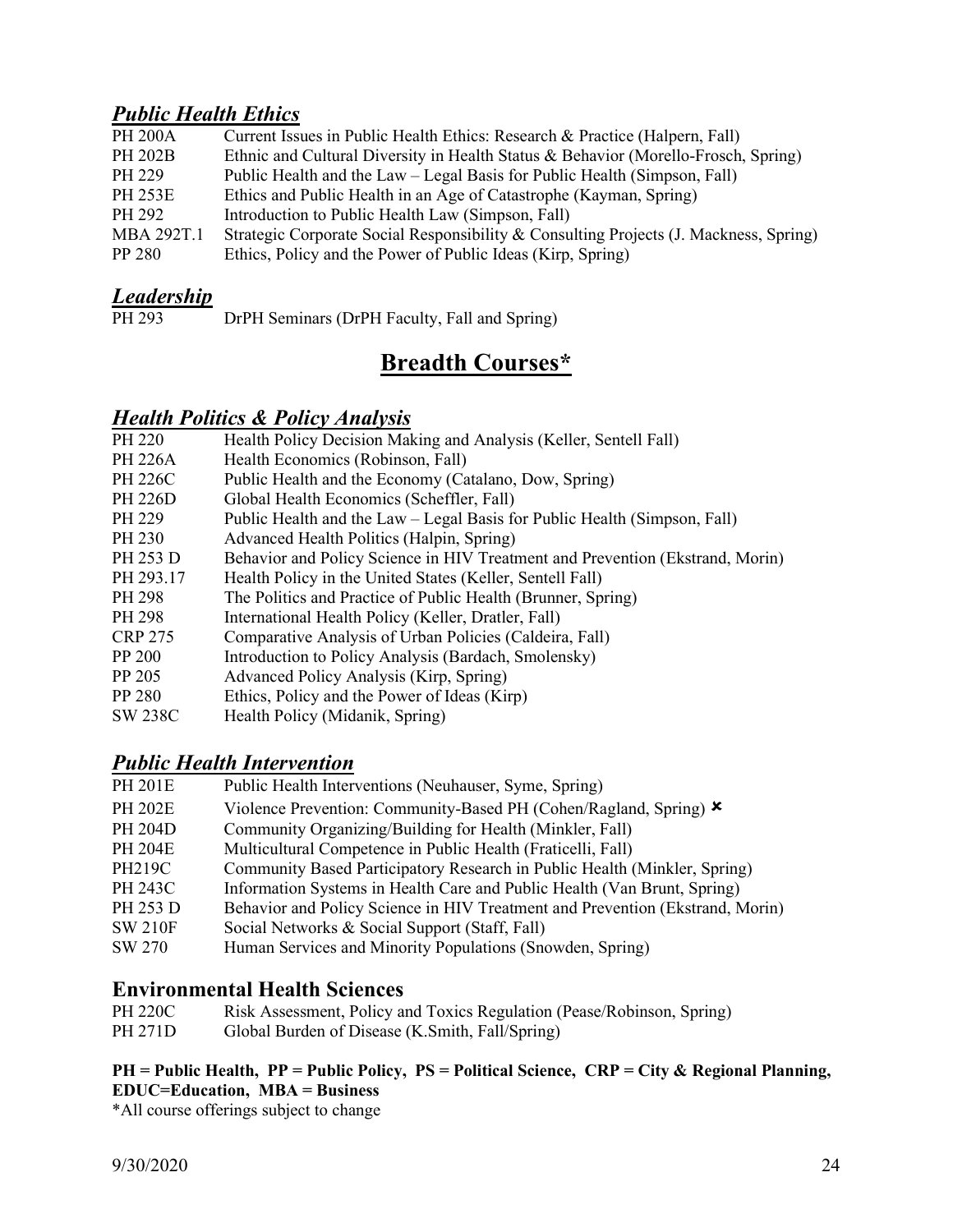### **DRPH FREQUENTLY ASKED QUESTIONS**

#### **Q. How does the DrPH differ from the PhD degree and program?**

A: There are several major differences as summarized below:

- The DrPH is a professional degree and the program focus is on the development of knowledge and skills in the areas of professional leadership, administration and the application of existing, state-ofthe-art knowledge and approaches to public health problems.
- The DrPH at Berkeley is also a School wide degree, while the various PhD programs are all discipline-specific.
- The DrPH at Berkeley is a leadership program. Students who enter the DrPH are expected to enter with several years' experience in the field; as graduates they are expected to occupy leadership positions that have major influence on the policies, programs and institutions of public health through the analysis, development and implementation of public health programs.
- In addition to completing a dissertation that involves original research toward the end of studying and addressing a significant public health problem, DrPH students complete a professional residency requirement and work with a professional as well as an academic mentor. There is no such professional component to the PhD program.
- The PhD is designed primarily for students wishing to pursue careers in academic teaching and research. Although students in the DrPH program may also pursue academic careers (see below) this is not the traditional intent of the program.

#### **Q: Can students who do the DrPH pursue an academic track?**

A: As noted above, the DrPH is a professional degree program designed primarily for students interested in occupying leadership positions in the field. However, the program includes coursework in research methods, academic mentorship, and completion of a dissertation involving the conducting of original research on a problem of public health importance. A number of graduates of the DrPH have gone on to accept university teaching positions or positions as full time researchers in academic or other scholarly settings. Although there is no specific "academic track" within the DrPH, students interested in teaching and research should choose as electives additional coursework in theory and research methods, and undertake a dissertation consistent with such a career choice.

#### **Q: Are there alternative paths to fulfilling the DrPH program requirements?**

A: Students have some flexibility in when they will undertake their professional residency, and in the courses taken to meet the core knowledge requirements. Although the latter change with faculty availability etc., the DrPH Handbook, along with the advisor and more advanced DrPH students are good sources of information on possible alternative courses. Students with prior course work in some of the core areas also may test out of these areas or be exempted from additional course work by the advisor, in consultation with instructors in the particular area (e.g., ethics or health politics and policy analysis). In general, however, students are encouraged to attain additional depth in such areas through new courses, rather than simply being waived out. Finally, and although the DrPH is a professional degree, students who intend to pursue academic teaching and research positions should consult with their advisors to ensure that their elective courses and dissertation work include additional breadth and depth in areas such as theory and research methods.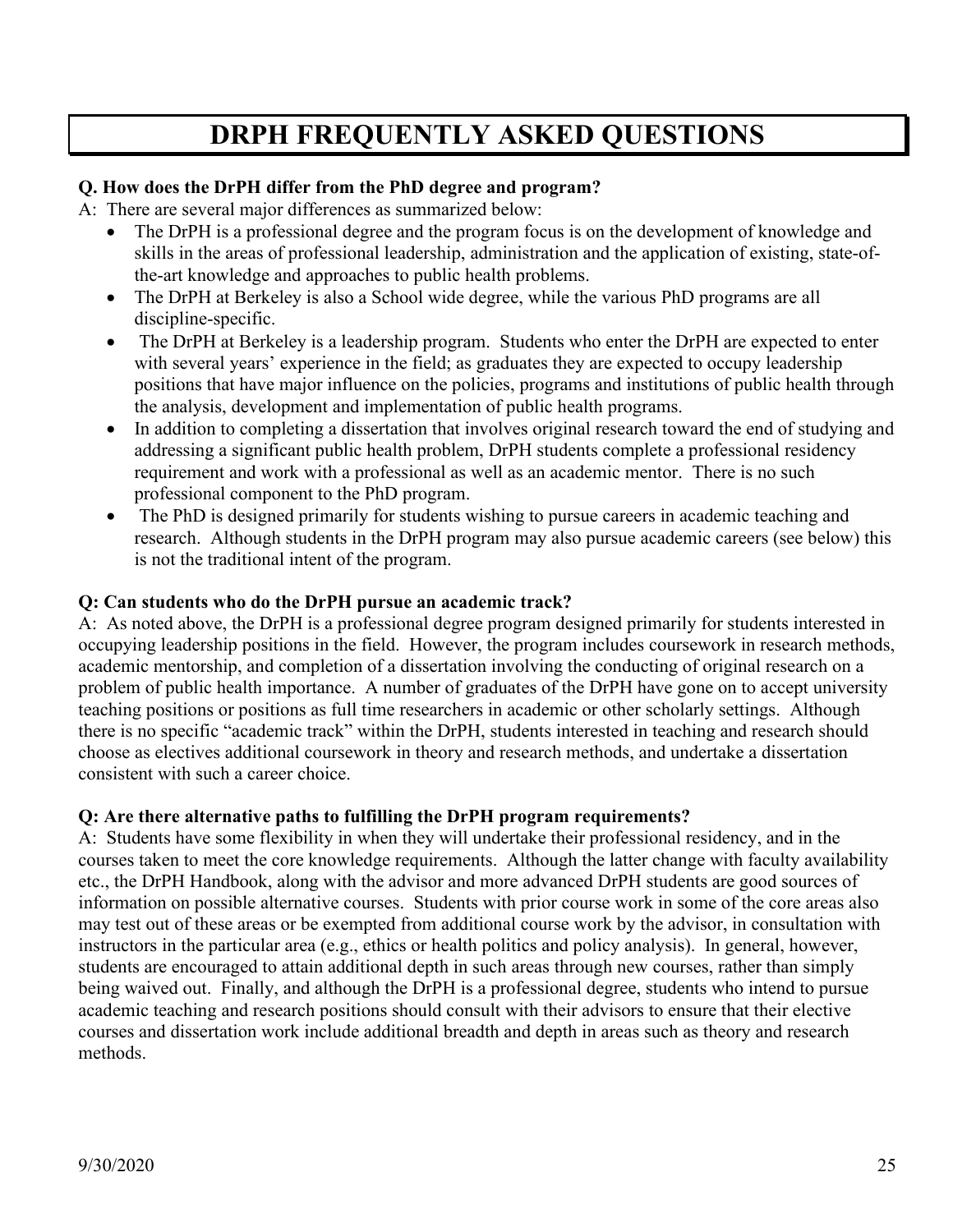#### **Q: Who should I go to for questions about the DrPH program?**

A: The DrPH Handbook was designed to answer many of your questions, so please use that resource (and this Q and A sheet!) as a first source of information.

Other Resources:

- 1. Claire Murphy, DrPH Program coordinator, for most program related questions.
- 2. Ellie Schindelman, Field Residency Supervisor and Lecturer, for residency and first year course related questions.
- 3. The DrPH Program Director and Gloria Sawiris, Student Affairs Officer in 19 Warren, for financial aid questions.
- 4. Your DrPH Advisor and the DrPH Program Director for approval of courses in meeting core and breadth requirements.

#### **Q: How can I get advice on funding specific to DrPH or doctoral students and tips on how to plan ahead for funding and important financial aid deadlines?**

A: Make an appointment to see Gloria Sawiris, Student Affairs Officer. Her office is 19 Warren Hall (phone: 642-9580, e-mail: sphaward@uclink.berkeley.edu).

#### **Q: How do we prepare for the residency during the first year (and who is available to help with residency planning)?**

A: The residency is planned jointly by the student, the faculty advisor and the Field Residency Supervisor, Ellie Schindelman, and is designed to provide the student with an opportunity to establish a source of information or location in which to conduct dissertation research. You also may want to consult with the Director of the Center for Public Health Practice, Jeffrey Oxendine. The Center for Public Health Practice is located in 19 Warren Hall.

#### **Q: What kinds of options are available for the doctoral residency?**

A: The doctoral student residency may be taken during the summer following the first or second year of the program, and ideally will provide the student with contacts, experience and potential data sources for the subsequent dissertation. The 3 month, full time residency may take a number of forms but typically involves working in a health care agency or community based organization, a state or local health department, or working with a professor or other senior researcher. The Field Residency Supervisor, the student's advisor and the staff of the School's Center for Public Health Practice should be helpful as students decide upon an appropriate residency.

Some students choose to undertake a first year summer residency that is unrelated to their proposed dissertation but will broaden their knowledge and experiential base for their subsequent public health leadership career. More often, however, the choice of a residency is heavily informed by the student's area of interest for the dissertation. If the residency is taken prior to the qualifying exam and the submission and approval of the human subjects protocol for one's research, data for the dissertation cannot be collected as part of the residency. In such instances, however, the residency may be used to help lay the groundwork for the dissertation the student later anticipates pursuing. Students who undertake residencies with an agency or health department during the summer of their first year, for example, not infrequently return to that organization later to pursue dissertation data collection etc.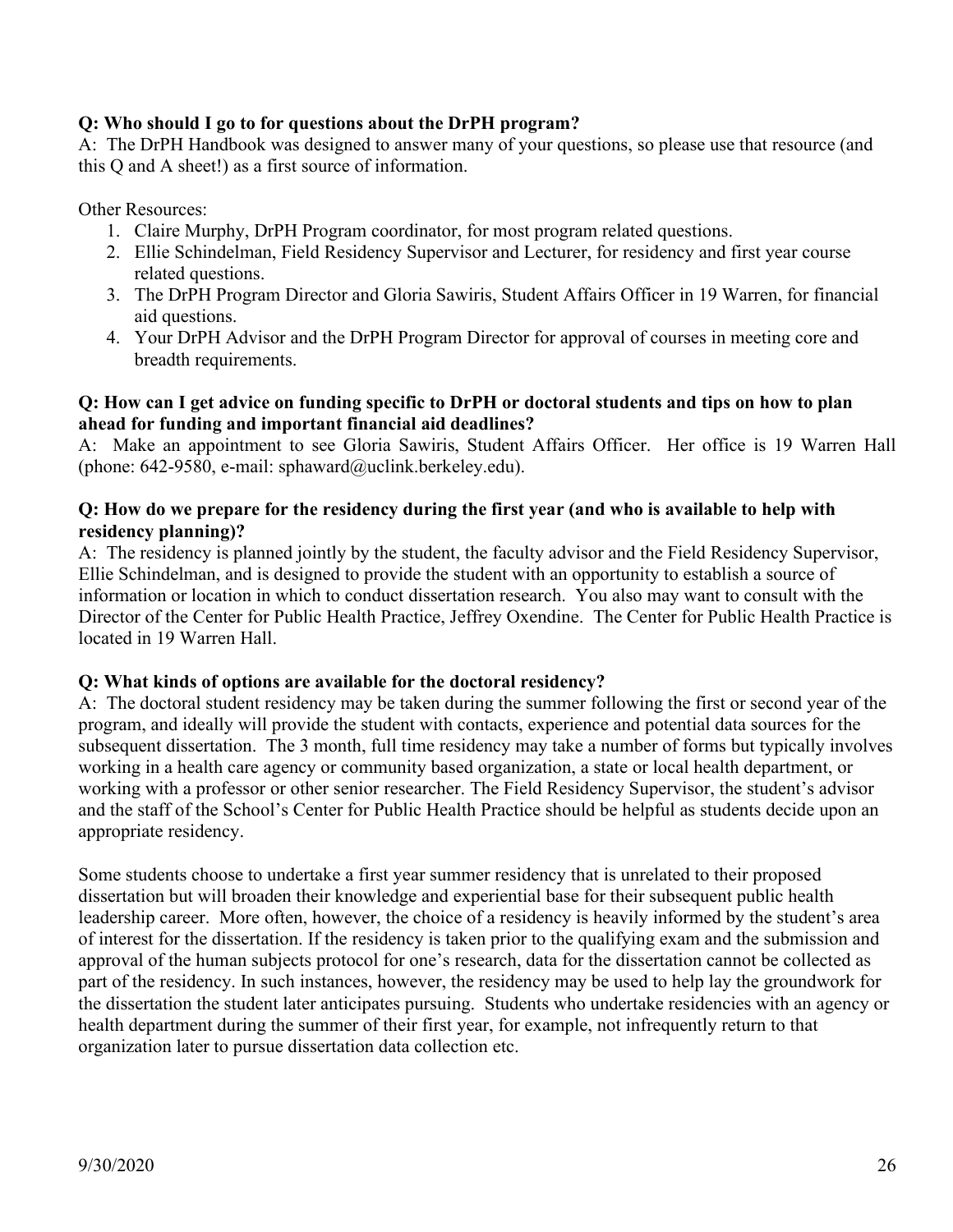#### **Q: What are the core skills and knowledge we should have prior to the qualifying exam?**

A: In addition to having a comprehensive and well-honed prospectus for the dissertation, students approaching their qualifying examination should have a good command of each of the core competency areas required in the program. These are:

- Administration of public health organizations
- Health politics and policy analysis
- Research design and methods
- Public health interventions
- Ethics
- Leadership

The student may be questioned in any or all of these areas as part of the qualifying examination.

Additionally, and in order to prepare a strong prospectus as the basis of a solid dissertation, the student should be skilled in such areas as conducting a literature review, developing an NIH style research proposal, developing conceptual frameworks and logic models from which research hypotheses and questions then flow, etc.

#### **Q: What does the academic year look like for the post-qualifying students?**

A: There is considerable flexibility in what the post-qualifying academic year looks like for doctoral candidates, with many working part time, taking additional classes, and/or serving as teaching assistants in addition to completing research and writing of the dissertation. Although many promising options often are available to doctoral candidates, however, the primary emphasis and use of one's time should be on completing the dissertation. *Working more than 50% time is strongly discouraged as it is likely to significantly slow progress toward degree completion.*

#### **Q: What are the dissertation requirements?**

A: In most instances the dissertation is completed prior to the end of the spring semester of the third year. As part of the DrPH dissertation, the student is expected to undertake original research involving the examination and analysis of a significant problem in public health practice, and suggesting solutions to that problem. The dissertation format typically takes one of two forms: (1) a unified thesis, or (2) three publishable papers based on research bracketed by an introduction and conclusion. The three dissertation committee members must approve and sign the dissertation, which then is submitted to Graduate Division.

#### **Q: Where can I find copies of strong DrPH prospectuses?**

A: A collection of such prospectuses is currently being compiled and will be housed in the Public Health Library. In the meantime, please see the DrPH Program Coordinator, Claire Murphy.

#### **Q: Where can I look at DrPH dissertations of recent graduates?**

A: Check the School of Public Health library or see the DrPH Program Coordinator, Claire Murphy.

#### **Q: What is an ideal timeframe to accomplish the requirements?**

A: The program is designed for completion within three years.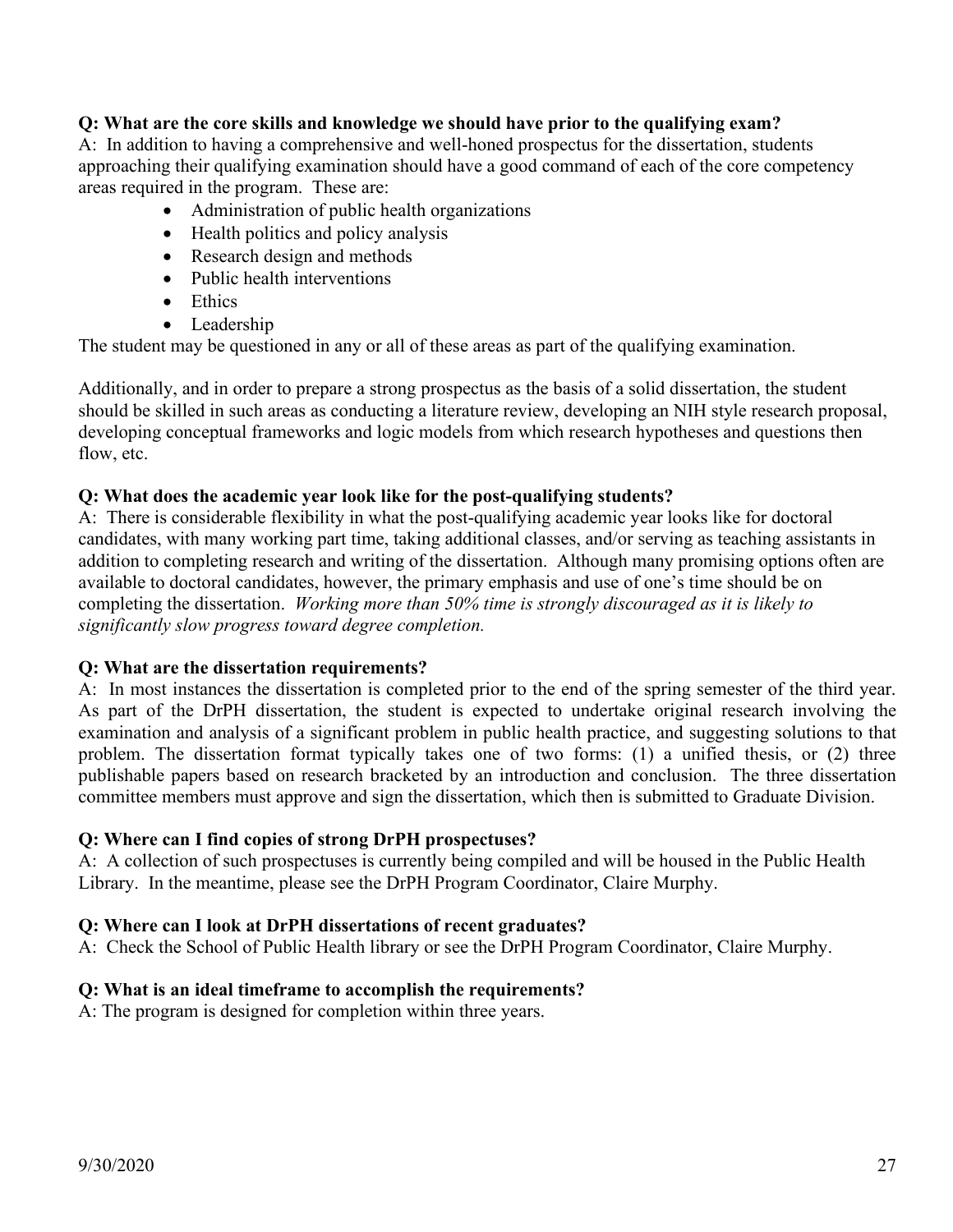### **WHERE ARE THEY NOW? SELECTED PROFESSIONAL POSITIONS OF RECENT GRADUATES**

Marcos Athanasoulis, MPH, DrPH Vice-President: Products Development Relay Health Corp.

Nilda Chong, DrPH, MD, MPH **Director** Institute For Culturally Competent Care Kaiser Foundation Health Plan Inc.

Assefaw Tekeste Ghebrekidan, MD, DrPH Post-Doctoral Researcher UCSF/UCB Institute of Global Health

Hiroshi Takahashi, MPHDrPH Manager & Researcher Beckton, Dickinson Co. (Tokyo)

Esminia Luluquisen, DrPH, RN, MPH Community Assessment Planning & Ed Alameda County Public Health Department

Diana Measham, MS, MS, DrPH Researcher Dept of Obgyn, & Reproductive Sciences & the AIDS Rrch Inst of the UCSF

Dominic Montagu, MBA, MPH, DrPH Lecturer & International Health Researcher UCB (SPH)

Monique Parrish, LCSW, DrPH Consultant Family Caregiver Alliance

Jeffrey Braff, MBA, DrPH Lecturerer & Director, Human Subjects Review UCB (SPH)/Kaiser Found Research Institute

Deborah Edelman, MS, DrPH Post-Doctoral Researcher Johns Hopkins University

Leonardo Choi Goe, MHS, DrPH VA Greater Los Angeles Healthcare System

Geoffrey Lomax, MPH, DrPH Lab. Director State Health Department

Tomoyuki Matsuno, MD, DrPH Medical Officer Okinawa Health Department

James Meyers, DrPH Air Force, Asst. Prof. Health Care Admin US Army-Baylor University MHA Program

Larry Murillo,MS, MPH, DrPH Assistant Professor One Sky Center Oregon Health and Science University Dept of Pub Health & Preventive Medicine Lisa Romero, MPH, DrPH Health Research Specialist Reproductive Health Center for Disease Control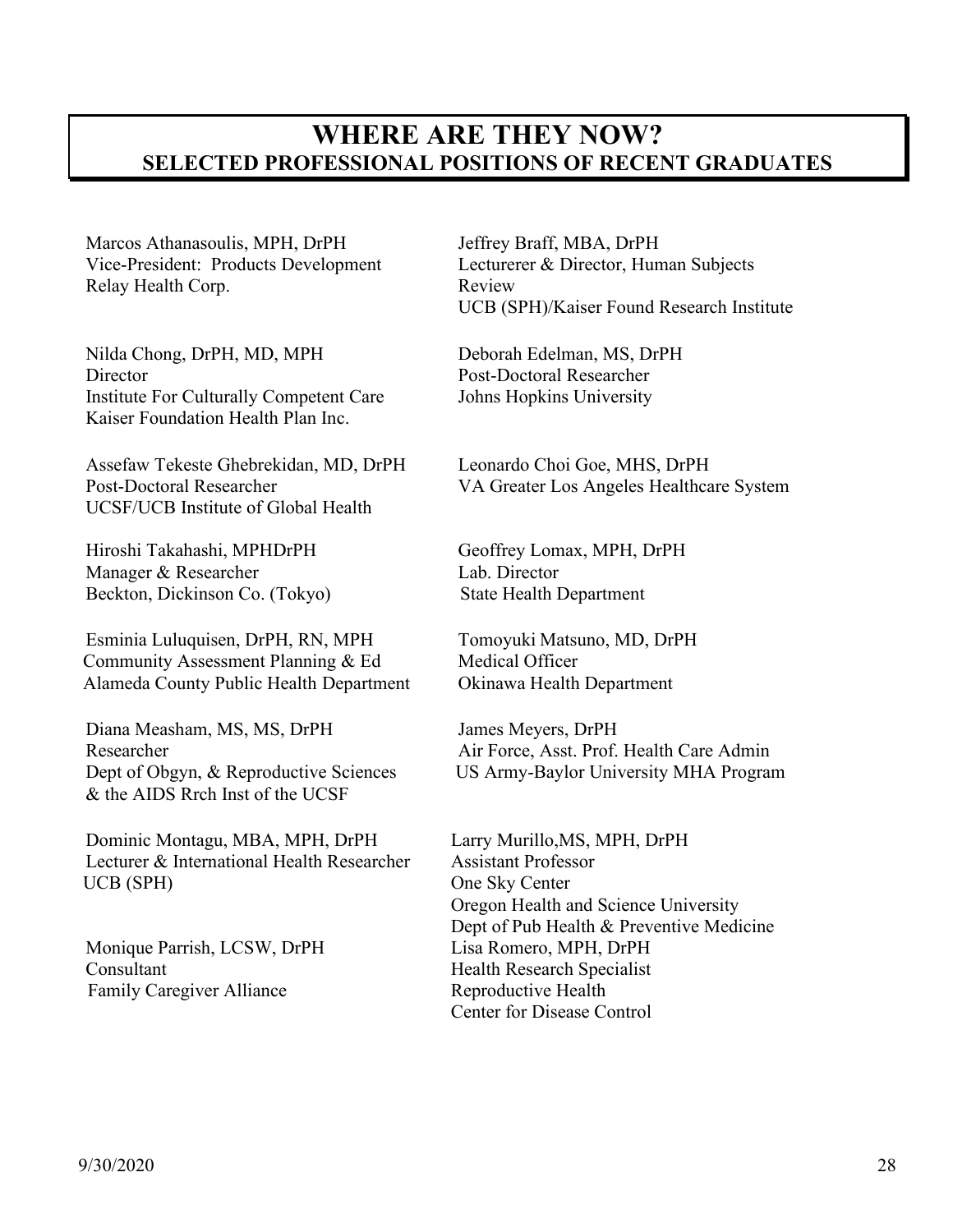#### **Housing**

#### *When* **should you look for housing?**

The answer depends upon what kind of housing interests you. The *campus housing* options, **Ida Louise Jackson Graduate House**, **Manville Apartments** and **Family Student Housing at University Village** all have chronological waiting lists, so please apply immediately. An overview of campus housing for graduate students is available on the [Living At Cal](http://www.housing.berkeley.edu/livingatcal/) website (http://www.housing.berkeley.edu/livingatcal/). Select your student status on the pulldown menu to find information about each facility.

For students interested in *off-campus housing*, **Cal Rentals** is the rental resource for the UC Berkeley community, providing information about the rental market, advice for conducting a housing search, and rental listings for students, faculty and staff. Listings are available on-demand, online for a \$20 fee which includes 3 months of online access.

Students who need a roommate can list an available room for free on the [Cal Rentals website](https://calrentals.housing.berkeley.edu/) (https://calrentals.housing.berkeley.edu/).

If you are planning on living in an *off-campus rental*, timing your search depends upon a variety of factors related to your individual needs and summer scheduling. For more information, please consult [when to look](https://calrentals.housing.berkeley.edu/flyers/When_to_Look.pdf) on the Cal Rentals website.



Please see below for contact information for your various housing options. All offices are located at 2610 Channing Way, Berkeley, CA 94720-2272.

- **Family Student Housing**: [Apartment Assignments Office](http://www.housing.berkeley.edu/livingatcal/studentsfamilies.html) – ( 510) 642-4109, [apts@berkeley.edu.](mailto:apts@berkeley.edu)
- **Manville Apartments, and Ida Louise Jackson Graduate House**: [Residence Hall Assignments Office](http://www.housing.berkeley.edu/livingatcal/graduatestudents.html) – (510)642-4108, [reshall@berkeley.edu.](mailto:reshall@berkeley.edu)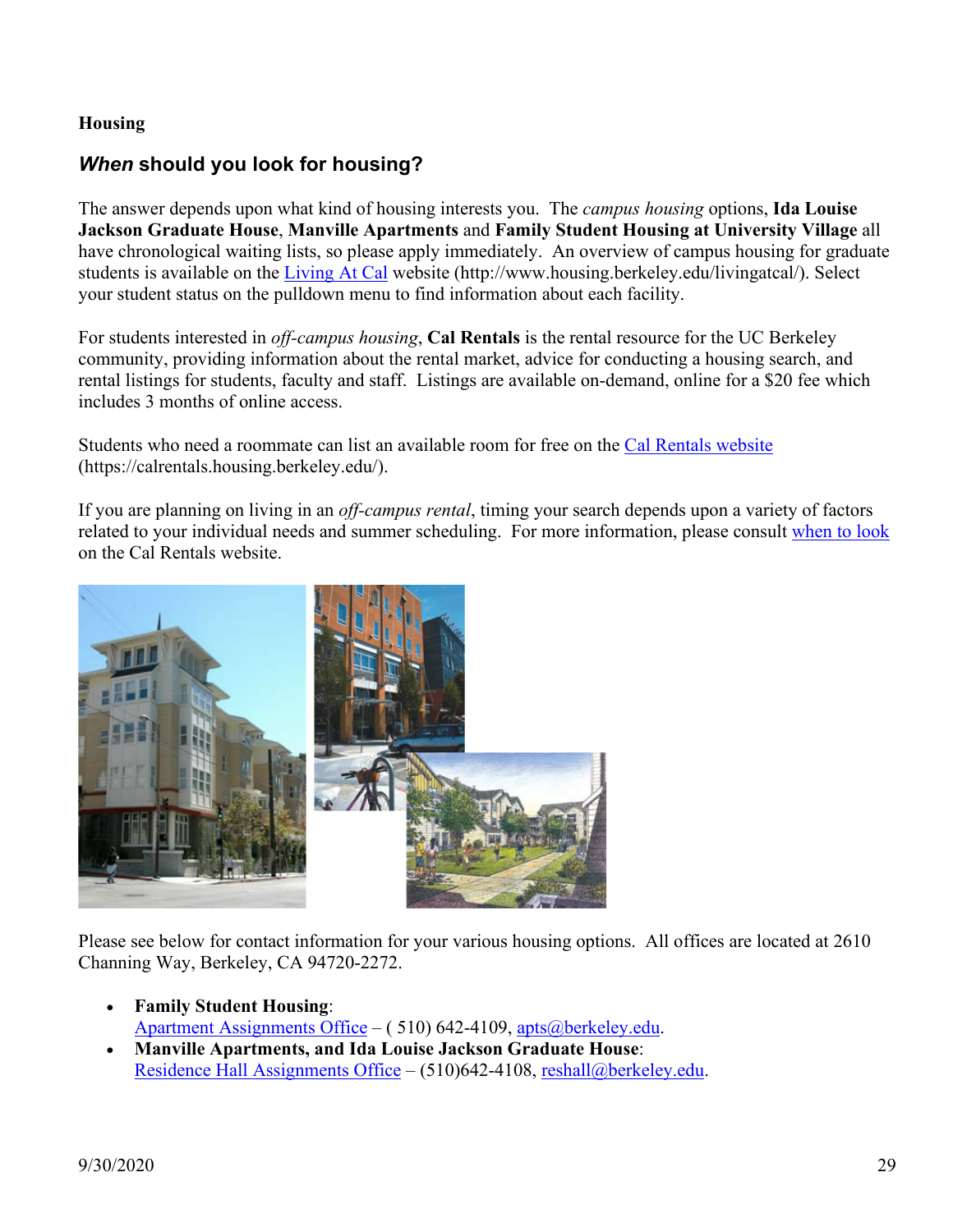• **Off-Campus Housing**: [Cal Rentals](http://calrentals.berkeley.edu/) – (510) 642-3642, [homeinfo@berkeley.edu.](mailto:homeinfo@berkeley.edu)



# WHEN TO LOOK FOR HOUSING

#### **The rental market changes daily and every day there are new places offered for rent.**

Therefore, it is simply not true that the "good" housing gets taken in the late spring or early summer, or any other time of the year for that matter. The best time to look for housing is whenever you can afford to begin paying rent, coupled with wanting or needing to move. Begin the process by no more than 4 to 6 weeks in advance of your target move date. Most people find housing in under a month, but you may want to build in a little extra time if you are new to this process.

#### **Browsing the Rental Market Far in Advance**

Many feel anxious about this process and it makes them feel better if they can just see some rental listings. That's fine; just be aware that if you elect to obtain the listings now but plan to move to Berkeley much later, you will not be able to do much with the information at present. The rental listings will help you to gain a sense of the market and develop a knowledge base of typical rents and amenities. You are likely to find that you can only make use of the rental listings later, when listers begin to advertise availability dates closer to the time when you want to move. Even then, most landlords, and almost all people seeking new roommates, will want to meet you in person before deciding whether or not to select you as a tenant.

#### **House-Hunting Timetables**

This section is written primarily for students who are vacating the University Residence Halls at the end of spring semester and plan to live off-campus, but it may also be useful for anyone who needs to transition from one form of housing into another over the summer.

If you are currently in Berkeley and you plan to live in Berkeley during the summer, you could begin your housing search in early to mid-April with a targeted move-in date of late May or June 1. This is common for many students who plan to leave the University residence halls and move off-campus.

But, what do you do if you're going away this summer? If you will be within the state of California, you could obtain our online rental listings, call on new ads as they are posted online during the course of a week, and set up weekend viewing appointments. You could then fly or drive here to look at perhaps 10 or 15 places over a weekend, submit applications for the rentals you like and hope you get selected for one of them. Ask the landlords when they plan to make their decision,